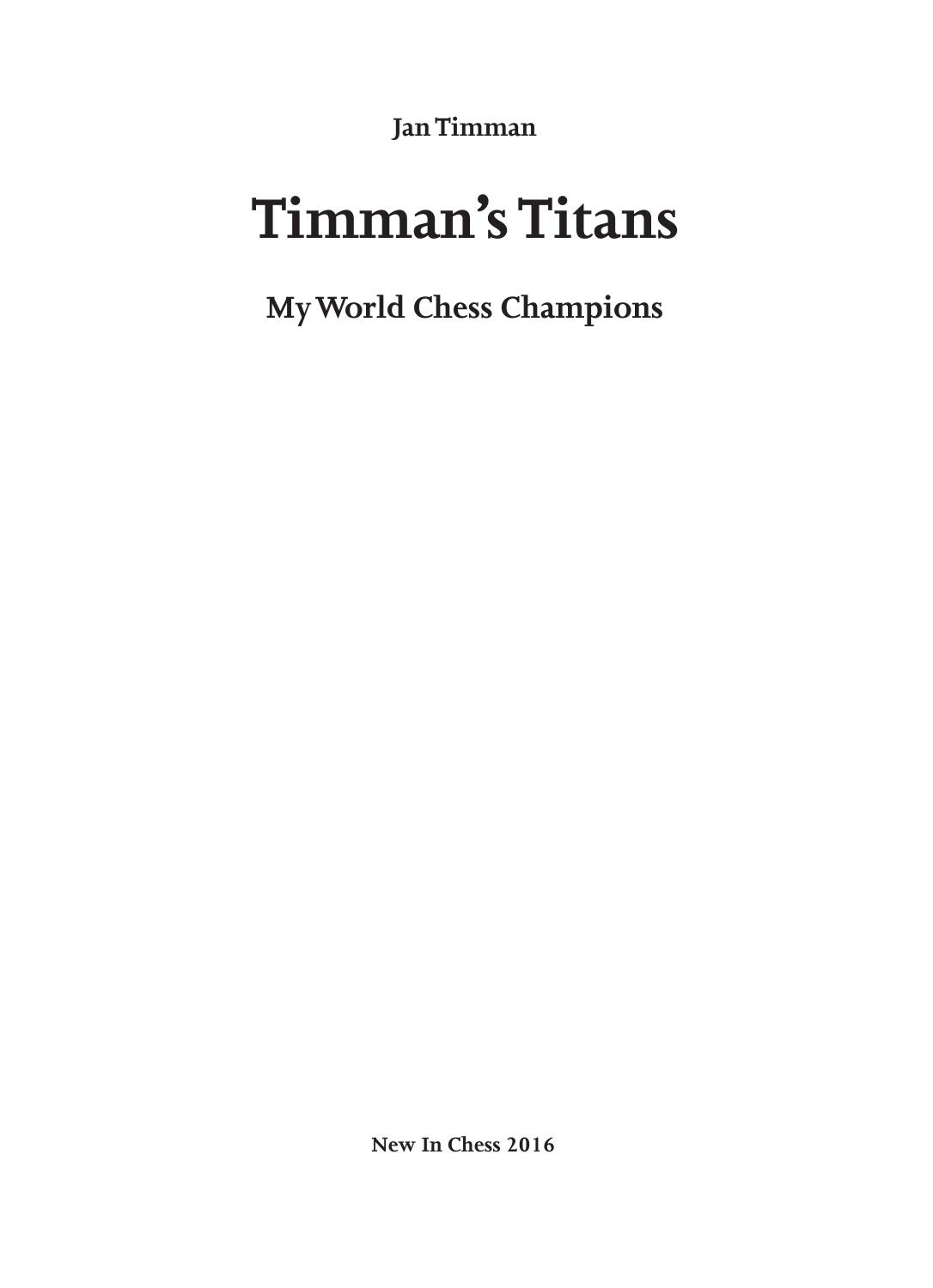© 2016 New In Chess

Published by New In Chess, Alkmaar, The Netherlands www.newinchess.com

All rights reserved. No part of this book may be reproduced, stored in a retrieval system or transmitted in any form or by any means, electronic, mechanical, photocopying, recording or otherwise, without the prior written permission from the publisher.

Photos in this book:

Alexander Alekhine, Max Euwe, Anatoly Karpov, Boris Spassky: courtesy Max Euwe Centre Amsterdam; Mikhail Botvinnik: courtesy '64'; Bobby Fischer: courtesy Icelandic Chess Federation; Garry Kasparov, Tigran Petrosian, Vasily Smyslov: New In Chess Archive; Mikhail Tal: Turov Archive

Cover design:Volken Beck Translation & supervision: Peter Boel Proofreading: Joe Petrolito, René Olthof, Frank Erwich Production: Anton Schermer

Have you found any errors in this book? Please send your remarks to editors@newinchess.com. We will collect all relevant corrections on the Errata page of our website www.newinchess.com and implement them in a possible next edition.

ISBN: 978-90-5691-672-5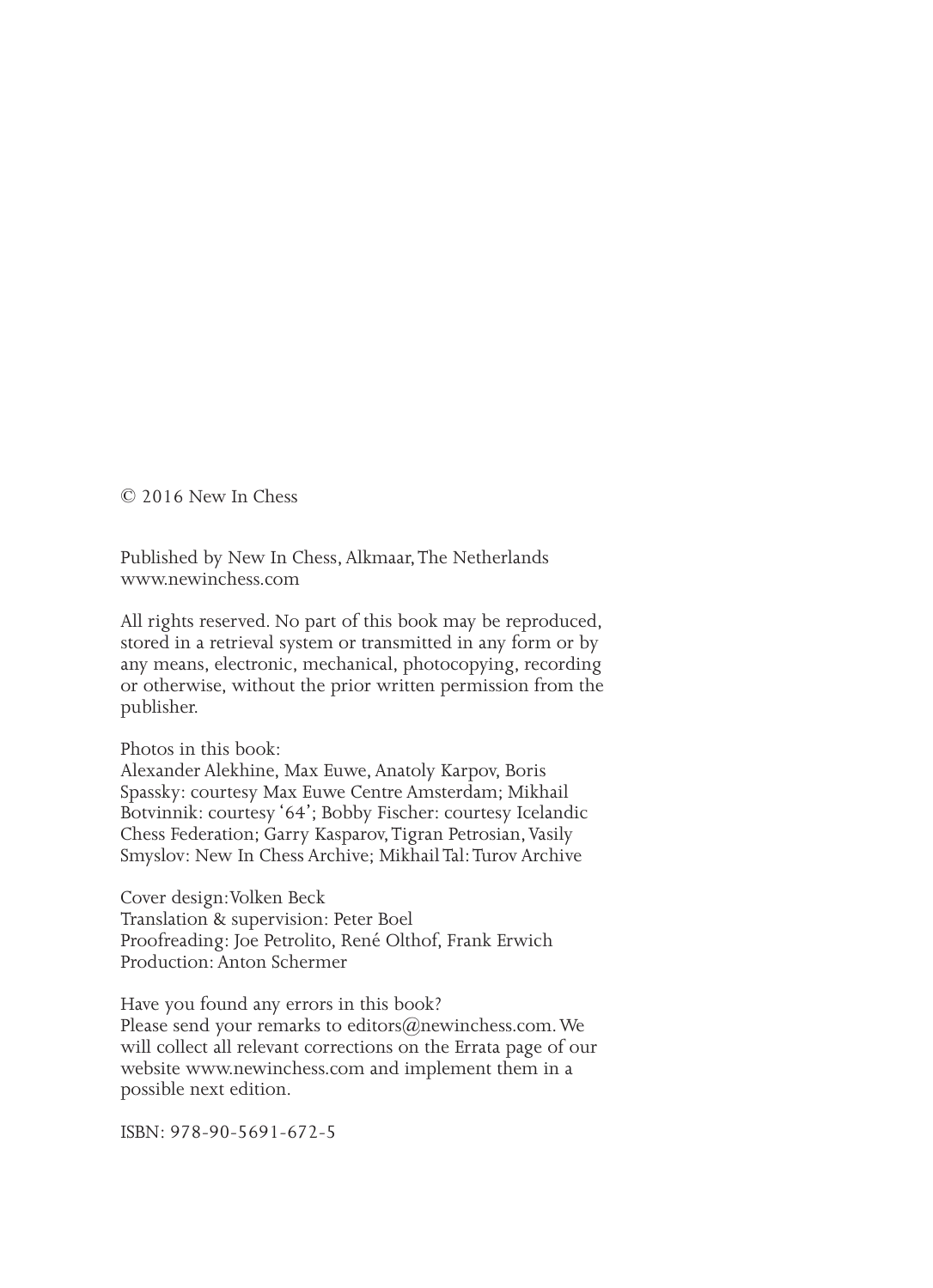# **Contents**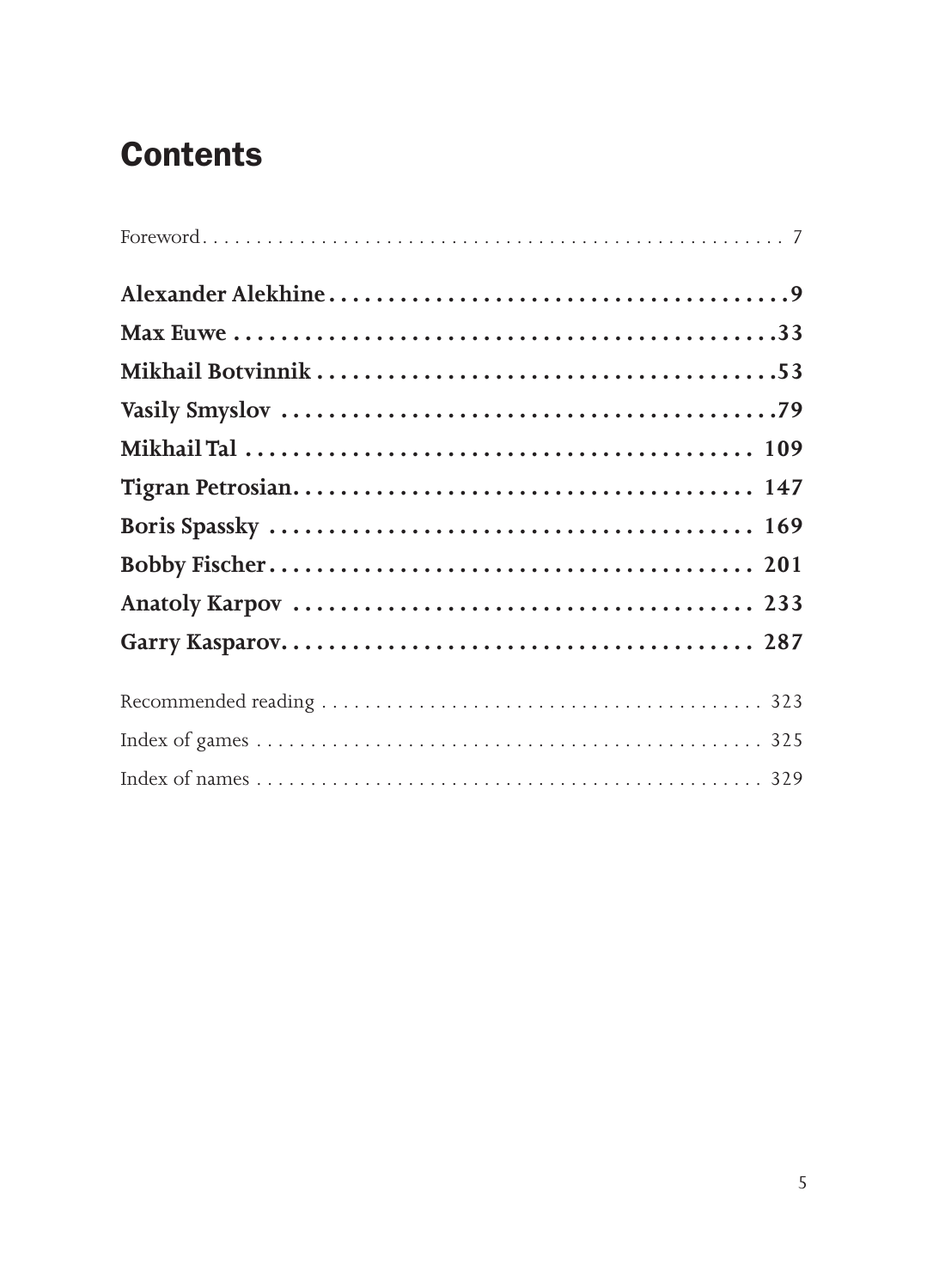## **Foreword**

The idea for this book has gradually grown over the years. I wrote the story 'The porcelain pieces' in 2001. It was an account of a visit to Lisbon I had made one year earlier. The porcelain pieces I bought there in a shop had belonged to Alexander Alekhine, and that was the leitmotiv of the story. I wrote two portraits about Mikhail Tal and Mikhail Botwinnik for the Dutch literary chess magazine *Matten* in 2007. In 2011, the Dutch publisher De Bezige Bij published these stories, together with seven other portraits of chess players, including Boris Spassky, Bobby Fischer, Garry Kasparov and Magnus Carlsen, in one volume that received the simple title *Schakers* ('Chess Players').



Two years later, Allard Hoogland and Dirk Jan ten Geuzendam asked me to write a book about World Champions – but a comprehensive one: the chess-technical aspect had to be highlighted too. I agreed, but realized that this was going to be a gigantic job. On the other hand, writing about this would also be pleasant as it would take me back to those romantic times when chess wasn't yet dominated by the computer. After some thinking I decided to limit myself to those champions whose careers had been concluded. Kasparov's successor, Vladimir Kramnik, is still very active as a player, and the same goes for Viswanathan Anand, Veselin Topalov and, of course, Magnus Carlsen.

I decided to start the book with Alekhine. He was the only player I could never have known, as he died more than 5 years before I was born. Max Euwe I have known well, despite the age gap of half a century between us. Actually, this is the first time I have written about him, more than three decades after his death. I've never played against him, and I've never played against Botvinnik or Fischer either. Against the other World Champions, I played many hard-fought games, of which I have selected the most interesting ones here. Some I have annotated in full, from others I have given only fragments. I have corrected where necessary the old analyses from *Schaakbulletin*, the Dutch-language predecessor of *New In Chess*, and my book *Selected Games*. Also, I have discussed many different facets of the play of the champions. In doing this, I have strived to present as much information as possible that is little known to the larger chess audience.

> *Jan Timman, May 2016.*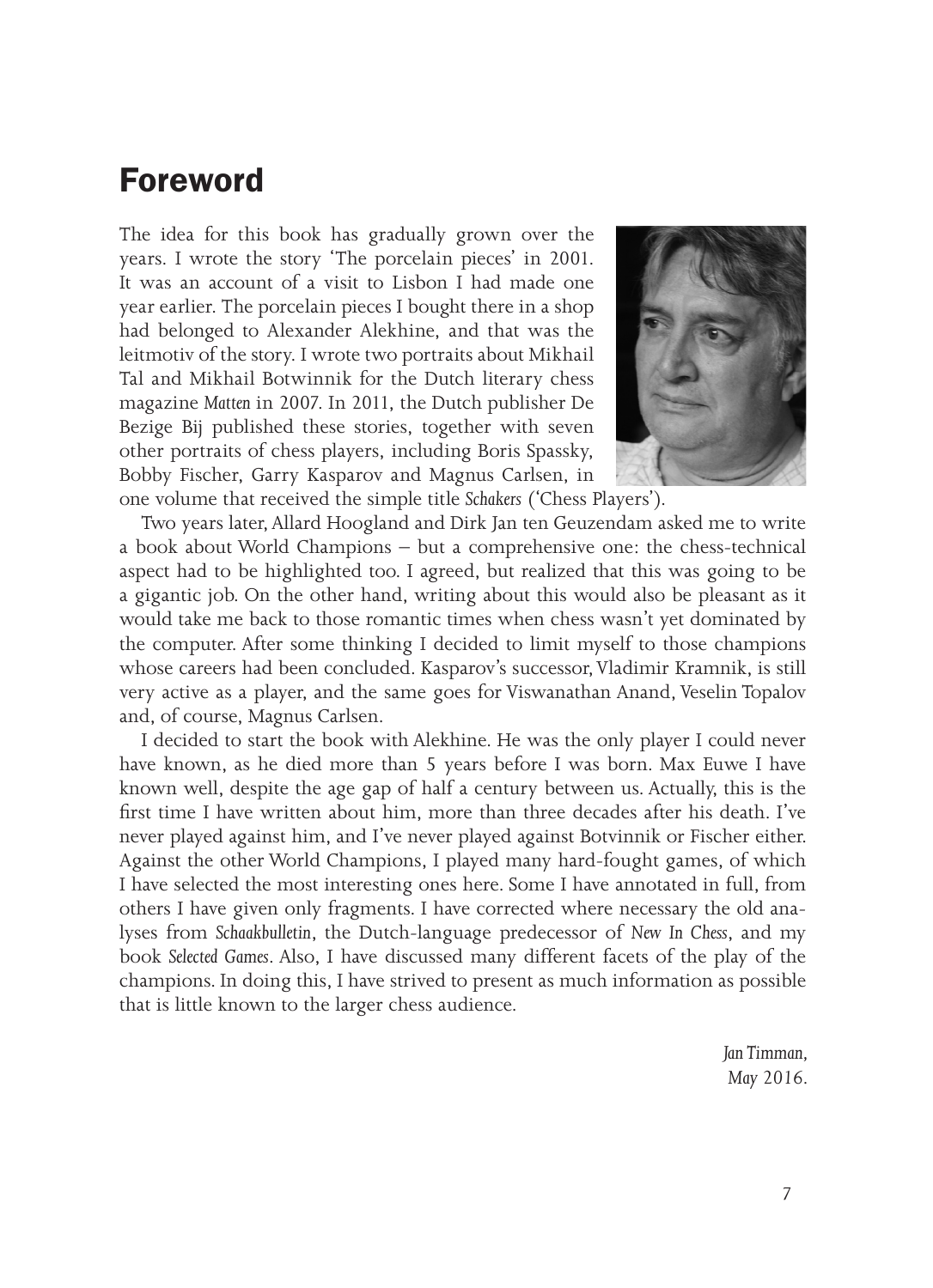Working for Karpov took its toll at a certain point. In 1980, Karpov had started the top tournament in the Bosnian town of Bugojno quite waveringly. He had made a couple of draws, and only managed to win one game. Then he was White against Tal. Karpov won convincingly, and immediately the rumour machine started: people supposed the game had been fixed. Everybody was talking about it. Tal had been forced to lose the game in order to help Karpov, as Balashov and Smyslov had done at the Interpolis tournaments in Tilburg, and as Georgadze and Polugaevsky would do later on. In such cases, it was assumed that a big shot from the Sports Committee had ordered the player in question to lose the game.

For me this rumour was unacceptable. I refused to believe that Tal would do something like that, and I decided to ask him directly, right after I had rather clumsily lost to Karpov myself. Tal replied with a counter-question: 'Well, what about your own game with Karpov?' I didn't have anything to say against this.

Later, Lubosh Kavalek told me that Tal, after consuming vast amounts of alcohol, had admitted that he had been forced to lose. I had no reason to doubt Kavalek's words, but I was glad I had asked the question to Tal first, so he had the opportunity to deny the shameful truth.

Tal and I played each other many times in the 1980s. We played in the same top tournaments. I beat him for the first time in Wijk aan Zee in 1982; almost all our other games, spread over a full decade, ended in draws. The years were starting to count for Tal.

Donner once said that Tal played and lived so daringly because he knew he wouldn't make it to fifty. This was an infamous comment, which isn't entirely correct in my opinion. As I argued earlier: Tal lived his life the way he wanted to live it.

When he was fifty, in 1987, he was walking around in his socks in the plush playing hall in the Sheraton Brussels Hotel during the second SWIFT tournament. Later, when I suffered from the same ailment myself, I understood what this had been about: an acute attack of gout. Tal now collaborated with Kasparov, Karpov's greatest rival. This time his primary motive was that the new World Champion's play intrigued him. He found it interesting to see how Kasparov looked at certain positions, and how he managed to brave sharp complications with great virtuosity. But this work also had its downside. In the last round of the tournament he was Black against Kasparov, who had to win to draw level with Ljubojevic. On the evening before the last round there was a big party, entirely in the style of the SWIFT tournaments, which used to grow into great events by Bessel Kok's efforts. Champagne flowed lavishly.

Sharp observers saw a remarkable scene in a corner of the large party hall. Nikitin, Kasparov's mentor and regular second, was talking to Tal, while their glasses were constantly being refilled in quick tempo. It wasn't hard to guess what was going on: one person was busy imposing his will on another person by persuasion. Kasparov beat Tal quite easily on the next day. Kasparov himself was satisfied with the game, and he reacted furiously when he heard that the prize for the best game of the game had not gone to him. However, the jury had good reasons for this decision.

I was seated next to Tal during the prize-giving ceremony. I asked him: 'Why did you exchange on c3 instead of solidly withdrawing your bishop to d6?' It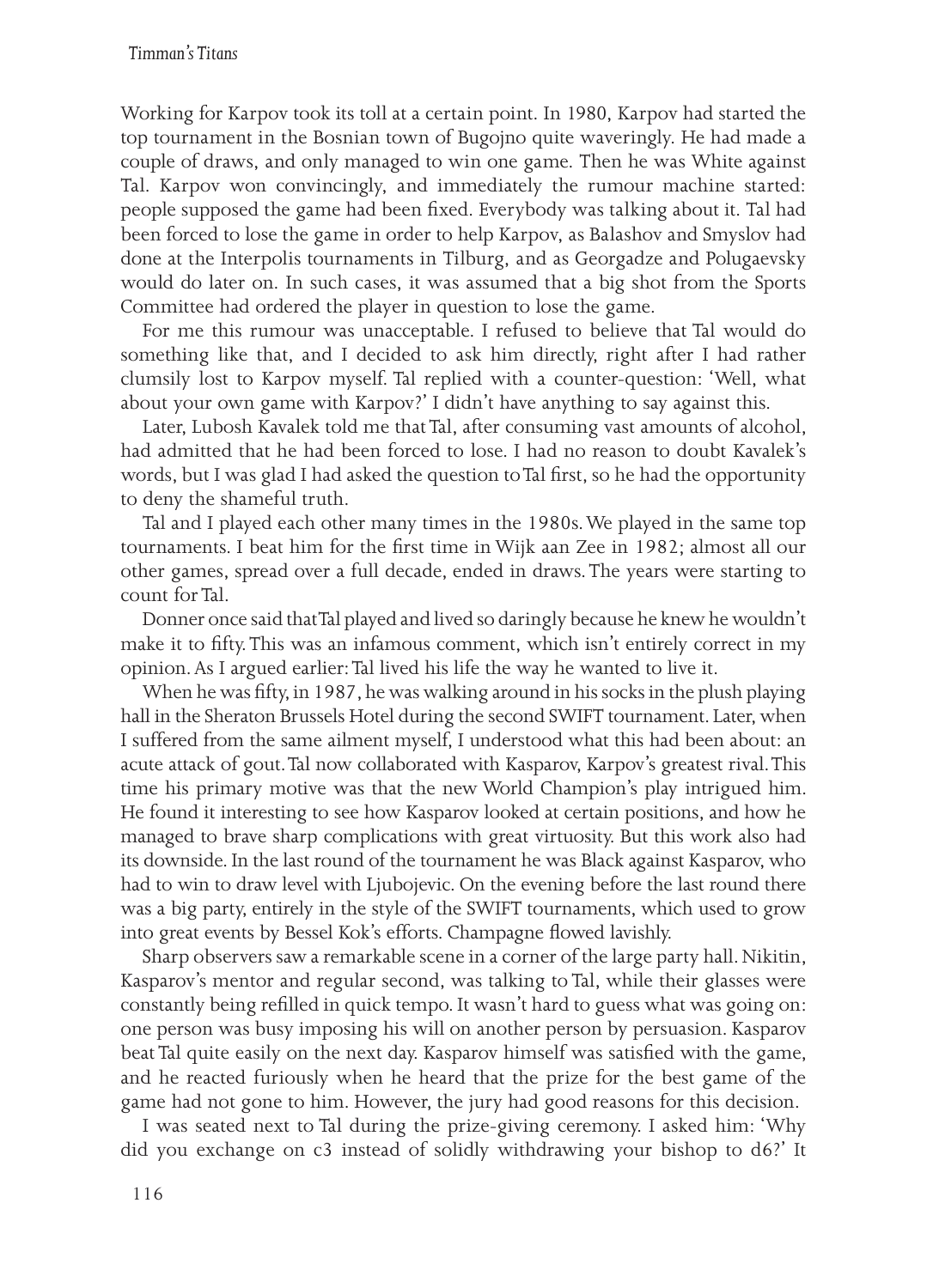was a different type of question than the one I had asked him seven years earlier in Bugojno. I got an entirely different answer, too. First, Tal made some general remarks about the opening variation in question, and then he said: 'You have to realize that I wasn't out to play for a draw too much.'

This was an indirect confession that Nikitin had done his dirty job well. This time, it hadn't been decided by the ruling powers that Tal had to lose, as Nikitin hadn't been a member of the Sports Committee for more than ten years. But that didn't make the situation any less painful. As usual, Tal managed to convey the message with a subtle choice of words. He must have suffered this as a terrible humiliation: as a World Champion, he had been the one who had captured the public's imagination more than anyone else. He had been forced to give away points to two of his successors, because they had power over him.

In the next year, 1988, Tal was again in Brussels during the first World Cup tournament. This time he didn't have to lose any games, and he was in good spirits. It had become customary for a number of participants, led by Bessel Kok, to go to the Select Bar, a night bar behind the Sheraton. Again, champagne flowed lavishly.

On one night, Bessel Kok couldn't come. Other participants also pulled out for that reason. Tal and I decided to go to the bar by ourselves. He ordered a double gin and tonic, arguing that there shouldn't be too much tonic in the long drink glass. I stuck to the reversed combination myself, so the permillage in my glass was significantly smaller, but it was still quite a stiff drink. The gout attack of the previous year hadn't seemed to knock Tal out, as he managed to down quite a lot of glasses of his self-designed cocktail. He started to sing – impassioned Russian songs, but also a masterful Louis Armstrong imitation.

Tal was in his element now. He struck up a conversation with a Jamaican woman in her mid-thirties, and suggested she come to his hotel room. He pointed out that there were two beds in the room, which was supposed to be an argument to add force to his proposal.

'I have a headache', she replied. The perfect cliché.

'No problem, there is a bed for headaches', Tal said immediately.

Hübner writes: 'Of his further qualities, I would like to mention two for which I have always had the greatest admiration. To start with, there was his subtle humour, which he applied very gladly and effectively to save himself or others out of painful or dangerous circumstances.' The second quality that Hübner mentions I have already indicated above: Tal never complained.

Tal's reaction was brilliant, especially as it came without any hesitation. It didn't mean, however, that success was guaranteed. Towards closing time, we left the Select Bar empty-handed. It was four o'clock in the morning, and we walked back to the hotel. Sobered up by the cool air, Tal asked: 'What does Winants actually play with black?' His mind was already at the tournament again. I gave him an answer that I hoped would be helpful.

On the following morning I slept late, but Tal didn't. He was spotted at the breakfast table, a Kent cigarette in his claw, his piercing glance aimed at a random point in front of him. His game with Winants ended quite quickly in a draw.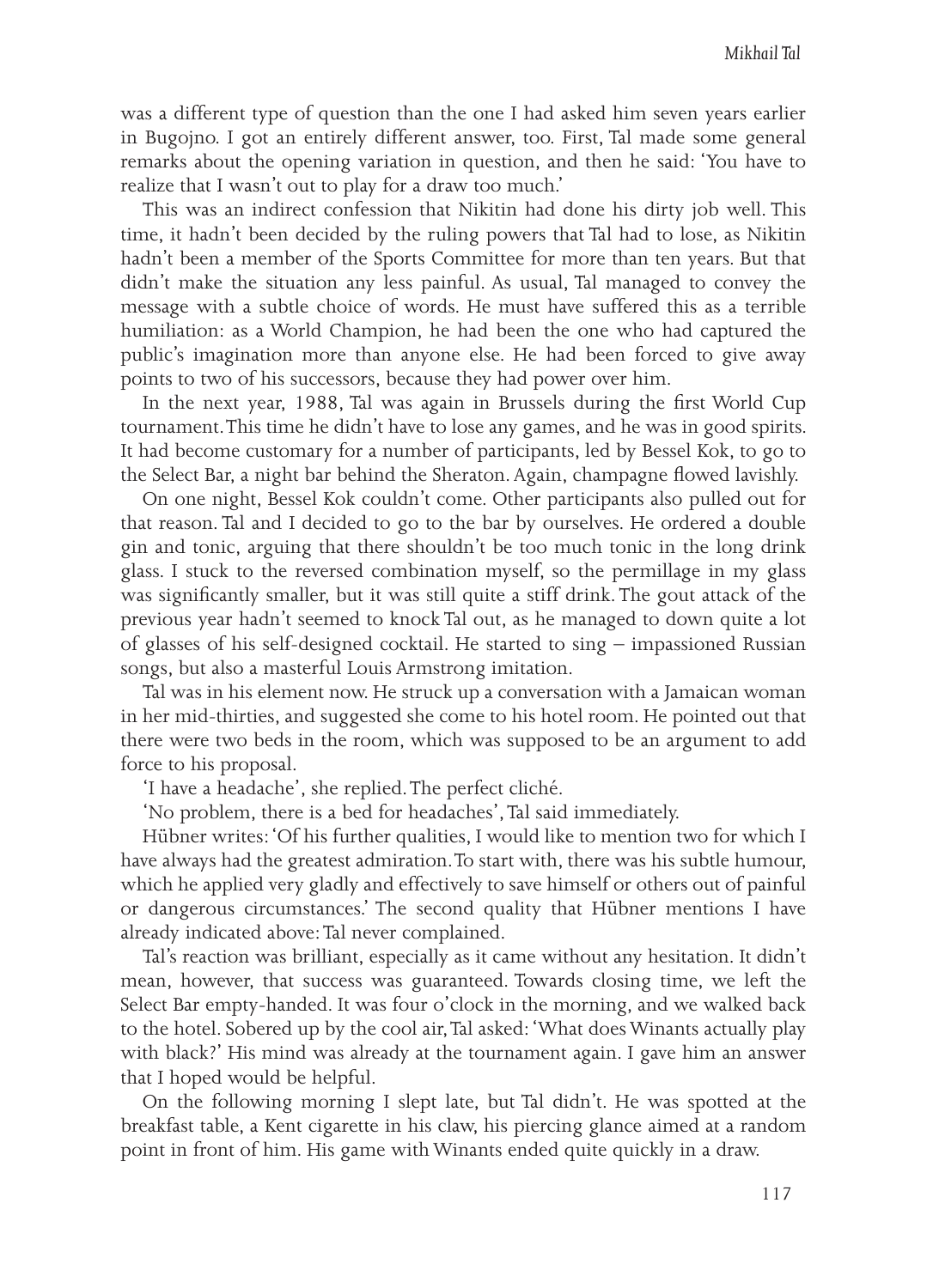How long would he be able to keep up this way of living? Six months later we both played in the third World Cup tournament in Reykjavik. Tal took an early lead with two victories, and then started freewheeling. Several short draws followed. After the games, he could be found in the Hospitality Suite behind a long drink glass filled with pure whisky. I would join him when I had finished my game. We followed the games that were still going on, and talked about other things as well. One time, we were so immersed in our conversation that we didn't notice that all the other participants had already gone to the hotel. Night had fallen. Tal was sitting in a big armchair, and the whisky glass was standing beside him.

Then, something happened that made an indelible impression on me. It was different than what I had seen before, in Sochi and Hastings, where he had fallen off his feet from one moment to the next. Now, it took as long as half a minute.

Tal was arguing about something. At a certain point, his speech became a little incoherent. A few instants later, he was in deep sleep. I looked around me: only the bartender was still there. I asked him to call a taxi, and when it came we carried Tal outside. When we arrived at the hotel, the taxi driver and I carried him inside and briefly seated him in an armchair in the lobby, so that I could ask the reception for his room key. At that moment, Kortchnoi passed by. He sardonically quipped, 'So this is the leader of the tournament.' There was nothing I could say against this.

With the taxi driver, I carried Tal to his room. I removed his jacket and we laid him down on the bed.

A few months later, we played our second match in Hilversum. Three years earlier we had played a match for the right to qualify for the Candidates' matches. It had ended in a 3-3 tie, and I had qualified according to the regulations.

In Hilversum, we played another six games as part of the KRO match series. I started well, holding easy draws with black in the first and third game and winning the second game in good style. But then things went wrong. In the fourth game I came out of the opening with a very good game, but then I mishandled the position and Tal won convincingly.

An awkward situation: you lose with white and then have to play with black again. My situation became even more awkward when Tal proposed to draw the final two games.

Four years earlier, I had experienced the same thing in my KRO match against Lajos Portisch. The course of that match had been identical. After the fourth game, Portisch had waited for me in the hotel and offered to draw the final two games. In neither of the cases did I accept. I couldn't do it, and didn't want to.

Against Portisch I won the fifth game, and then the match, but against Tal it went wrong. I went down after a sharp struggle, and I left for Amsterdam to consider my options for the last game. In the meantime, it turned out that Tal was filled with feelings of guilt, as I heard later from Hans Böhm, who was a member of the organization team. Tal and Böhm had retreated to a café, where the last game was the subject of their conversation. Tal was prepared to enter any risky variation with black. He wanted Böhm to pass on this message to me. As more drinks were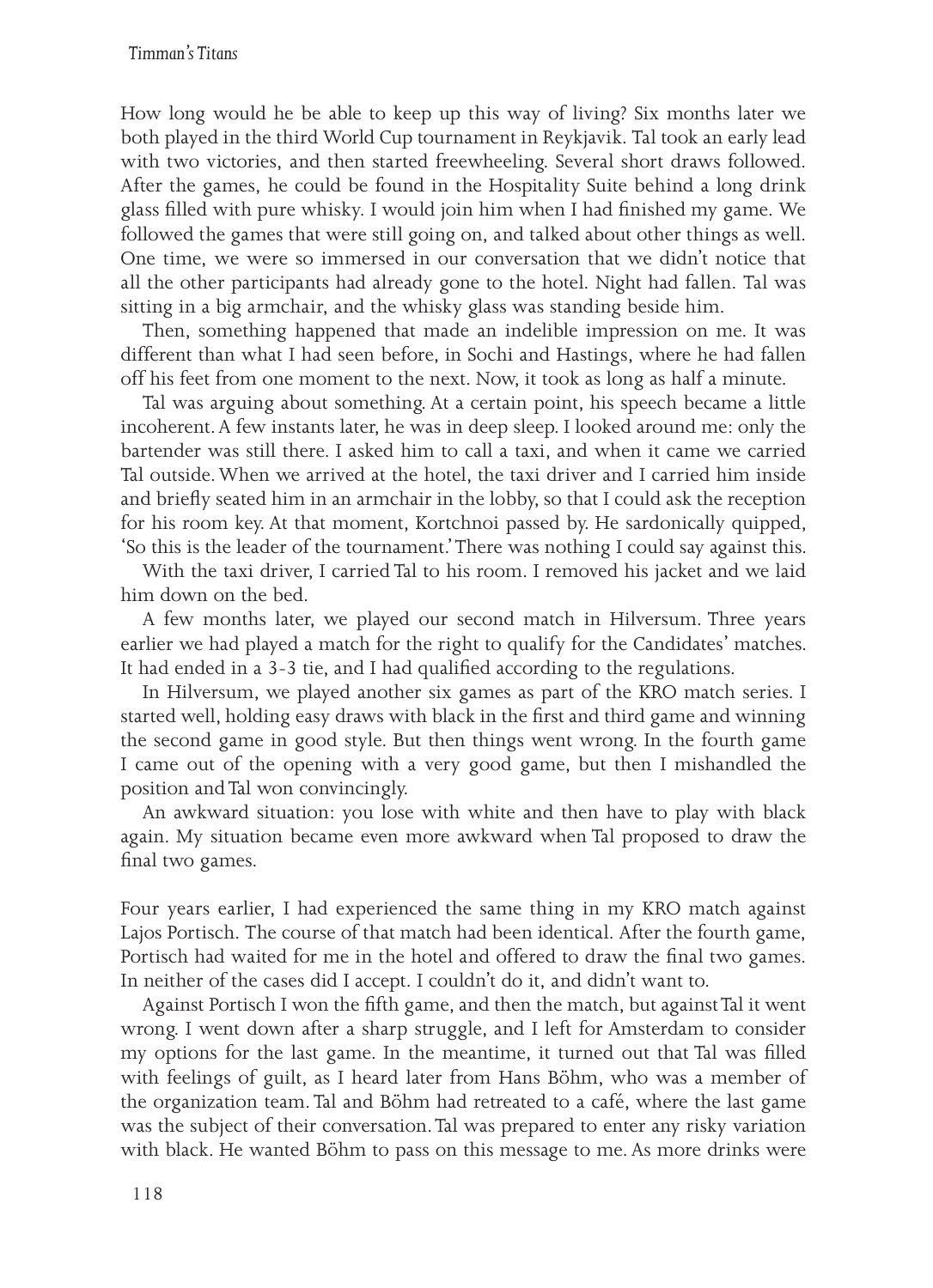downed, Tal's suggestions became wilder and wilder. Böhm didn't know what to do, and decided to let events take their course.

On the following day, I got a lift to Hilversum and saw Tal walking, not far from the KRO studio. His unsteady gait struck me. The game started. After the first moves, I was startled by a muffled bang. Tal had fallen off the stage. But his moves were good. I obtained some advantage, but it was insufficient for a win.

After the match, Tal stayed on in Amsterdam for a few more days. He was staying in a small hotel in the south of the city, not far from my home. I looked him up on one evening. The landlady, a middle-aged woman, gave me a beer. Tal seized the opportunity to ask for a vodka. Clearly, he had had more than enough, and the landlady wasn't too keen on giving him any more drinks. After I had finished my beer, I wanted to go home. The landlady seized the moment to try to persuade Tal to put himself to bed. She would bring him breakfast in bed the next morning. 'No', Tal said, 'it's better if you come and bring a bottle of vodka.'

A quite lengthy discussion started, with both parties uncompromising in their positions. It would have been interesting to film this scene. After some time, I decided I had seen enough, and went home. Somewhat desperate, I wondered how long this could go on.

In March 1989, I got a message that Tal was in mortal danger. He survived the crisis, but his appearance had become terrifying. With his subtle sense of humour, he congratulated friends and acquaintances with the fact that they managed to recognize him. In the summer, I saw him during the opening ceremony of the World Cup tournament in the Swedish city of Skelleftea. The participants had to pick up gold bars, which had their pairing numbers at the bottom. Tal had a lot of trouble lifting up the bar. He looked frighteningly bad, as if the end could come at any moment. Still, he was to live on for almost three more years. Bessel Kok had him examined by specialists in a Belgian hospital. A surgeon cut him open. He then quickly stitched everything up again, shocked. There was nothing left in Tal's body that could be operated.

I saw him for the last time during the Interpolis tournament in 1991. He was watching the post-mortem of a game between Kamsky and me. I had built up the game quite well strategically, but then something had gone wrong. After Kamsky had left, I showed Tal one more time exactly how I should have played, and how I could have turned the game in my favour. He listened attentively, nodded once or twice, without saying anything. It was clear that he had trouble concentrating. In the end, he said: 'Thank you, Jan.'

Shortly before his death, he escaped from the hospital in Moscow to play a blitz tournament. He beat Kasparov, who was then at the height of his powers. His mind was still functioning well, but his body couldn't keep up any more. He died as a result of total organ failure.

His body had to be moved from Moscow to Riga. Times were turbulent in the new Russia, and there were no standard procedures for such a transport. One person devoted himself to this cause: Anatoly Karpov, the man Tal had worked for, the man he had had to grovel for. After some time, permission was given for Tal's body to be interred in the old cemetery in Riga.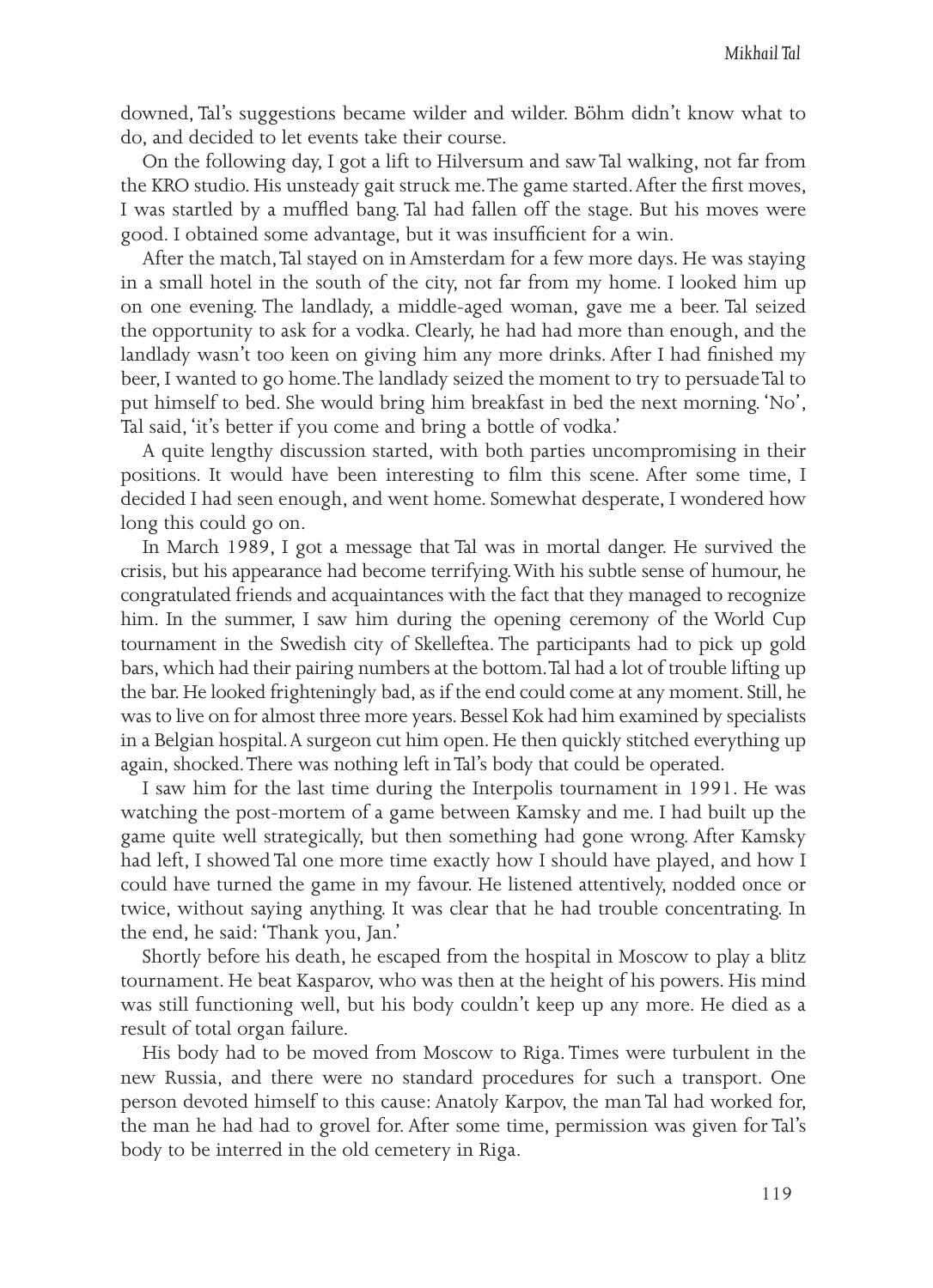#### **Tal as an escape artist**

In the same way that Tal, in the last year of his life, escaped from the hospital to beat Kasparov, he managed to win even entirely hopeless positions in his younger years. Sometimes he ended up in a lost position because a wild, adventurous concept had failed completely, sometimes it was by pure nonchalance. Whatever the cause was, every time he managed to straighten his back. His inexhaustible fighting spirit came to the fore, supported by the piercing look in his eyes. Tal himself remarked in *The Life and Games of Mikhail Tal*: 'There is no doubt that my opponents in these games had every justification for complaining about their bad luck, I hope, however, that I in some way "contributed" to this bad luck'. He wrote this with reference to his victory over Klasups in the Riga championship in 1952. I have selected three other examples. It is interesting that in all three games Tal, in the end, managed to orchestrate a lethal attack with queen and knight.

#### Mikhail Tal Pliss

Riga 1950

Remarkably, this game is not in the databases. I found it in *Complete Games of Mikhail Tal 1936-59* by Hillary Thomas.



## **15...♘c6**

A typical Ruy Lopez position. White has a choice: he can jump with his knight to either e3 or g3.

#### $16.6e3$

Probably the alternative  $16.\overline{2}g3$ , as played in Nijboer-Nikolic, Amsterdam 2004, offers more chances of an advantage.

#### **16...exd4 17.♘d5 ♘xd5 18.exd5 ♘e5 19.♘xd4 ♗f6**

Black has obtained equality with healthy strategic play. Tal now commits a serious mistake.

## **20.♗e3?**

White shouldn't have allowed the knight to come to c4. With  $20.b3$   $\frac{100}{10}$ c3 21.♗e3, he could have completed his development in a normal way. The rook on a1 is taboo due to the check on h7.

#### **20...♘c4 21.b3**

White has to concede the bishop pair to his opponent.

## **21...♘xe3 22.fxe3 ♖fe8**

Black's play is really exemplary. As he rules supreme on the dark squares, his advantage is already decisive.

## **23.♖f1**

Searching for counterplay. **23...♕c3** 



## **24.♖xf6**

The point of the previous move. The exchange sacrifice is insufficient, but it is White's best practical chance.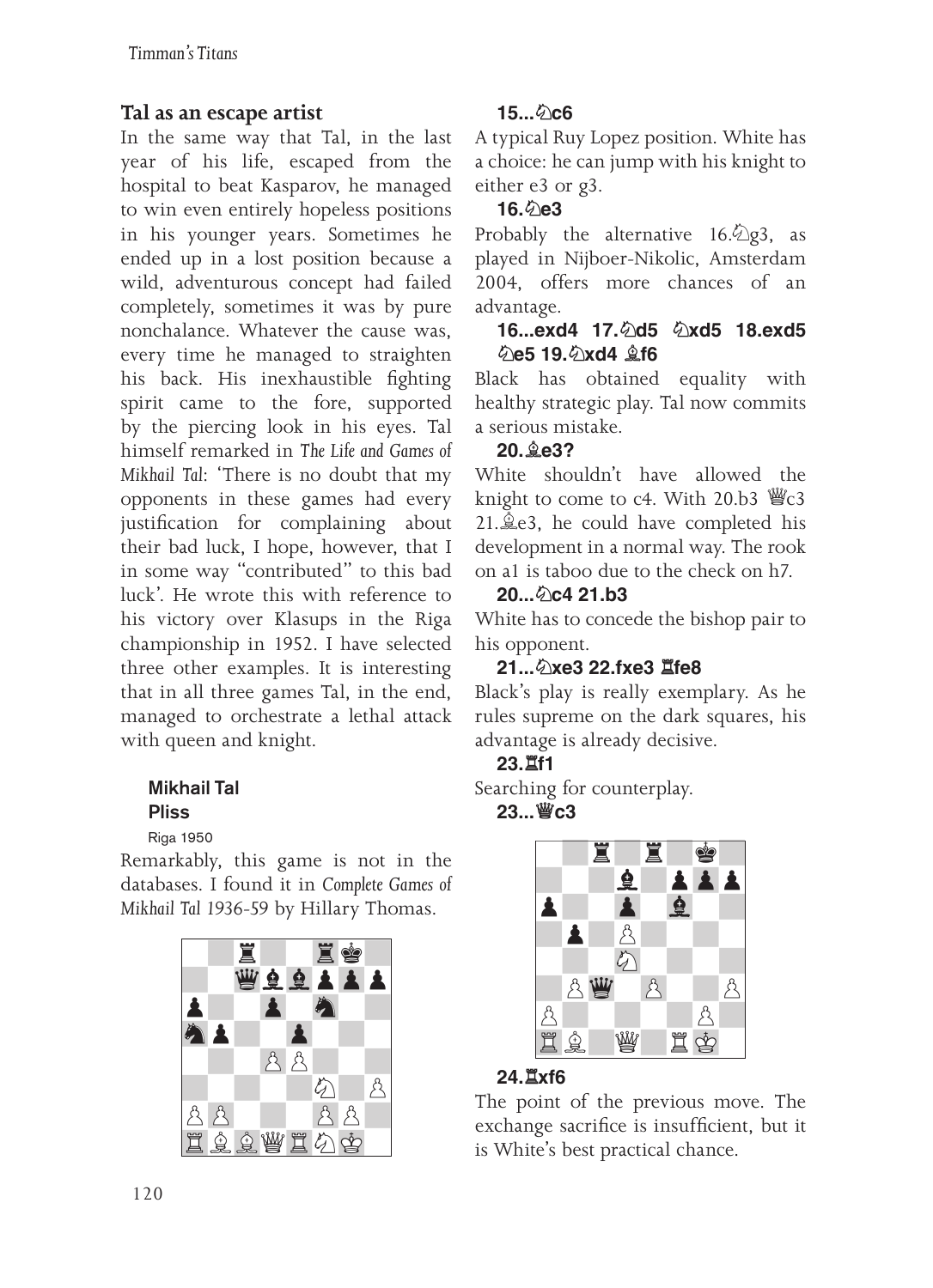#### **24...gxf6 25.♗f5 ♕xe3+ 26.♔h1 ♗xf5 27.♘xf5 ♕e2**

Good enough, but 28...♕f4! was even stronger, so as not to give the white queen any squares.

#### **28.♕d4**

A first lifebuoy for Tal. He has a central post for his queen.

**28...♖e5 29.♘xd6 ♖c2 30.♖g1** A defensive intermediate move.

#### **30...♖xa2 31.♕a7**

The queen invades Black's position. Objectively, it still doesn't amount to anything. Black is still winning.

#### **31...♕h5 32.♕a8+ ♔g7 33.♘e8+ ♔g6**

A good practical decision would have been 33...♖xe8 34.♕xe8 ♕xd5. With two extra pawns, the technical phase shouldn't be to difficult. However, Pliss wants more. The implication of this is that from this moment on he will have to calculate accurately.

#### **34.d6 ♖d5**

A step in the wrong direction, after which the position probably cannot be won any more. It was better to stop the white d-pawn with 34...♕f5. 34...♖e3 would also have been sufficient, because thus Black indirectly prevents the march of the d-pawn: 35.d7 then fails to 35...♔h6!, and the strike on h3 cannot be prevented.

#### **35.♘c7**



## **35...♖xd6?**

35...♖d3 was necessary, to create counter-threats.

#### **36.♕g8+**

Suddenly it is all over. On 36...♔h6 37.♘e8 decides the game. It is remarkable how White managed to create a mating attack with only two pieces.

**36...♔f5 37.g4+ 1-0**

#### Mikhail Tal Peteris Kampenuss Riga ch-LAT 1954

**1.e4 e5 2.♘f3 ♘c6 3.♗c4 ♗c5 4.b4**



A surprise. Tal would never play the Evans Gambit again. He probably wasn't encouraged by the way the opening developed in this game.

#### **4...♗xb4 5.c3 ♗a5 6.d4 d6 7.♗g5** This bishop sortie had been played already in 1892, by Lasker in a simultaneous display. It never became popular, but still it isn't entirely clear how Black should respond. Perhaps  $7..\overline{2}$ ge7 is best.

#### **7...♕d7**

A standard move in the Evans Gambit which, however, has a concrete disadvantage.

#### **8.0-0**

Stronger than Lasker's 8.♕d3.

#### **8...♗b6**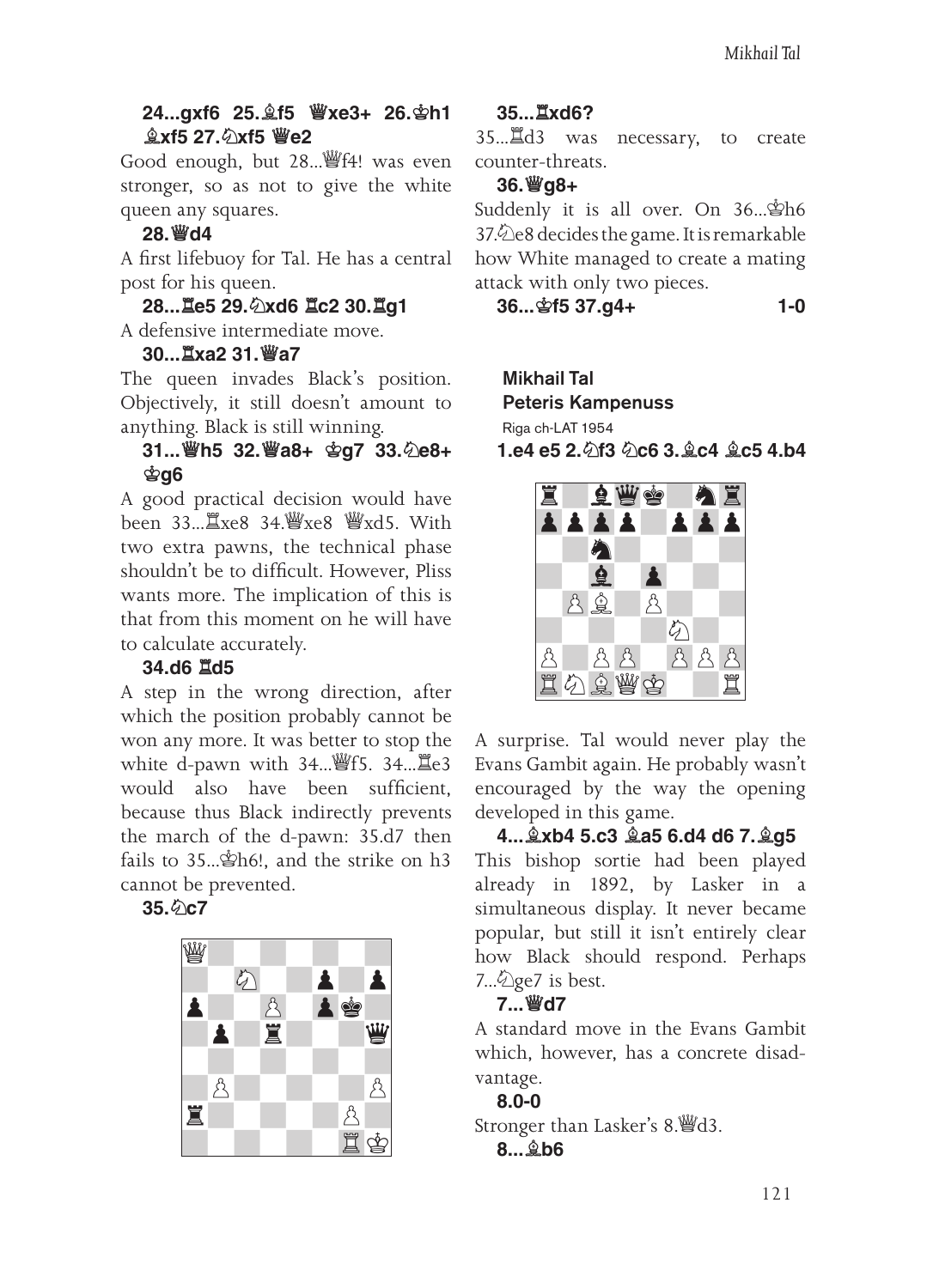Also standard, but not good. Anyway, it isn't so easy to give a completely reliable alternative.

## **9.dxe5**

Tal fails to take advantage of Black's mistake. After 9.♗b5!, Black wouldn't be able to avoid the loss of a piece. Things are not entirely clear, since in most cases Black gets three pawns in compensation. But there is no doubt that White has the advantage.

## **9...dxe5 10.♕a4**

It seems as if White has created dangerous threats, but Black's reply is sufficient.

**10...f6 11.♖d1 ♕e7 12.♗c1 ♗d7 13.♗b5 ♖d8 14.♗a3 ♗c5**



This is how it often goes in the Evans Gambit: Black has defended successfully and is simply a healthy pawn up

#### **15.♖d5 ♗xa3 16.♘xa3 ♘h6 17.♗c4 a6 18.♖ad1 ♘f7 19.♕b3 ♘d6 20.♗e2**

White has completely lost control. With 20.♖xd6 cxd6 21.♕xb7, he could still have created some confusion.

**20...♗e6 21.c4 0-0 22.c5 ♘xe4** The white position has collapsed, but Tal keeps on fighting.

## **23.♗c4 ♘xc5**

It is understandable that Black takes another pawn, but there were two even stronger continuations. First,

23...♖xd5, when only after 24.**♗**xd5 Black continues with  $24...\&times5$ , which would have given him three healthy extra pawns. The strongest move was 23...♘a5, after which White will suffer heavy material loss.

**24.♖xc5 ♖xd1+ 25.♕xd1 ♗xc4** 



## **26.♖xc6!**

A desperado, allowing White to keep fighting chances.

## **26...♗xa2 27.♖c3 ♗e6**

Again, understandable. After the dust has settled, Black withdraws his bishop to a safe square. Yet, the bishop wasn't so bad on a2. Stronger was 27...b5 to allow the white pieces less space.

## **28.♘c4 ♖d8 29.♕c2 c5 30.♘e3 b6 31.h3**

*Luft* for the king.

**31...♕d7 32.♖a3 a5 33.♕b2 ♕c6 34. 公h4** 

Tal starts to play for an attack.

## **34...g6 35.♕b1 ♗f7**

Black wants to prevent the strike on g6, but he protects the g-pawn with the wrong piece. With 35...♔f7 he could have retained his control of the g4-square and kept an advantage.

## **36.♘g4**

White puts the other knight in position as well. He has sufficient counterplay already.

## **36...♕d6 37.♕b2 ♖e8**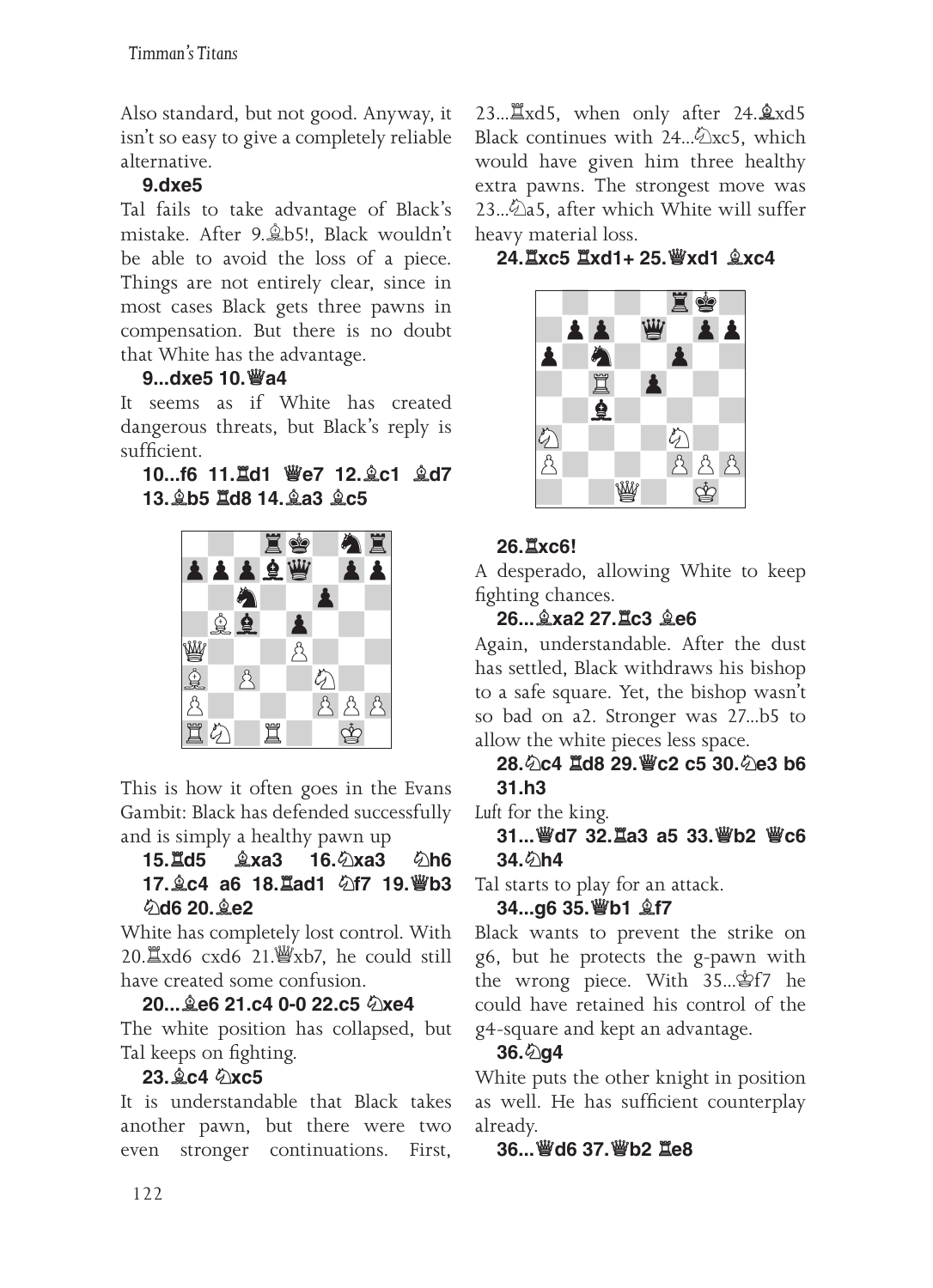

#### **38.♖f3**

Interesting. The computer considers 38.f4 to be the strongest move, assessing the position to be balanced. Tal must have considered that move too. He probably didn't like the fact that the protection of his king would be partly gone. If White advances his f-pawn, all kinds of forced drawing lines appear. At this stage, Tal was probably already determined to play for a win.

#### **38...♖e6**

A good defensive move. White has nothing concrete.

#### **39.♕c3 ♕d1+ 40.♔h2 ♕d4 41.♕b3**

Again, White shows that he is playing for a win.

Objectively, 41.♘xf6+ was his best choice, but then Black can force a draw with 41...♔g7 42.♘h5+ ♔g8 if he wants.

#### **41...♔g7 42.♖g3 ♕f4 43.♕b5**

The same picture as in the previous game. The indefatigable white queen will invade the queenside.

#### **43...♖d6 44.♕a6 f5 45.♘e3 ♔f6 46.♘f3 h6**

A curious position. Three white pieces are packed together on the kingside, held in check by the black queen. At the moment, White can only play his queen.



#### **47.♕c8 e4 48.♕h8+ ♔e6 49.♕c8+ ♖d7**

Kampenuss avoids a repetition of moves. He can do this without any problem, since Black is not in any danger for the moment.



#### **50.♘h4??!**

An incredible bluff. White makes an utterly incorrect knight sacrifice that will prove a great success. Necessary was 50.4d5 ¥d6 51.4xb6! \&xb6 52. ② e5 *We7*, when an endgame ensues that offers Black some chances.

#### **50...♕c7?**

The second time control phase is in full swing. Black could have gone for 50...♕xh4 with an easy conscience. After 51.♘c4 ♕d8 52.♕c6+ ♖d6, he is winning again.

#### **51.♕a8 ♕d6 52.♔h1**

Tal consistently keeps avoiding forcing lines. After 52.♘xg6 ♗xg6 53.♘c4 **♕**c7 54.♘xb6 ♖g7 the chances would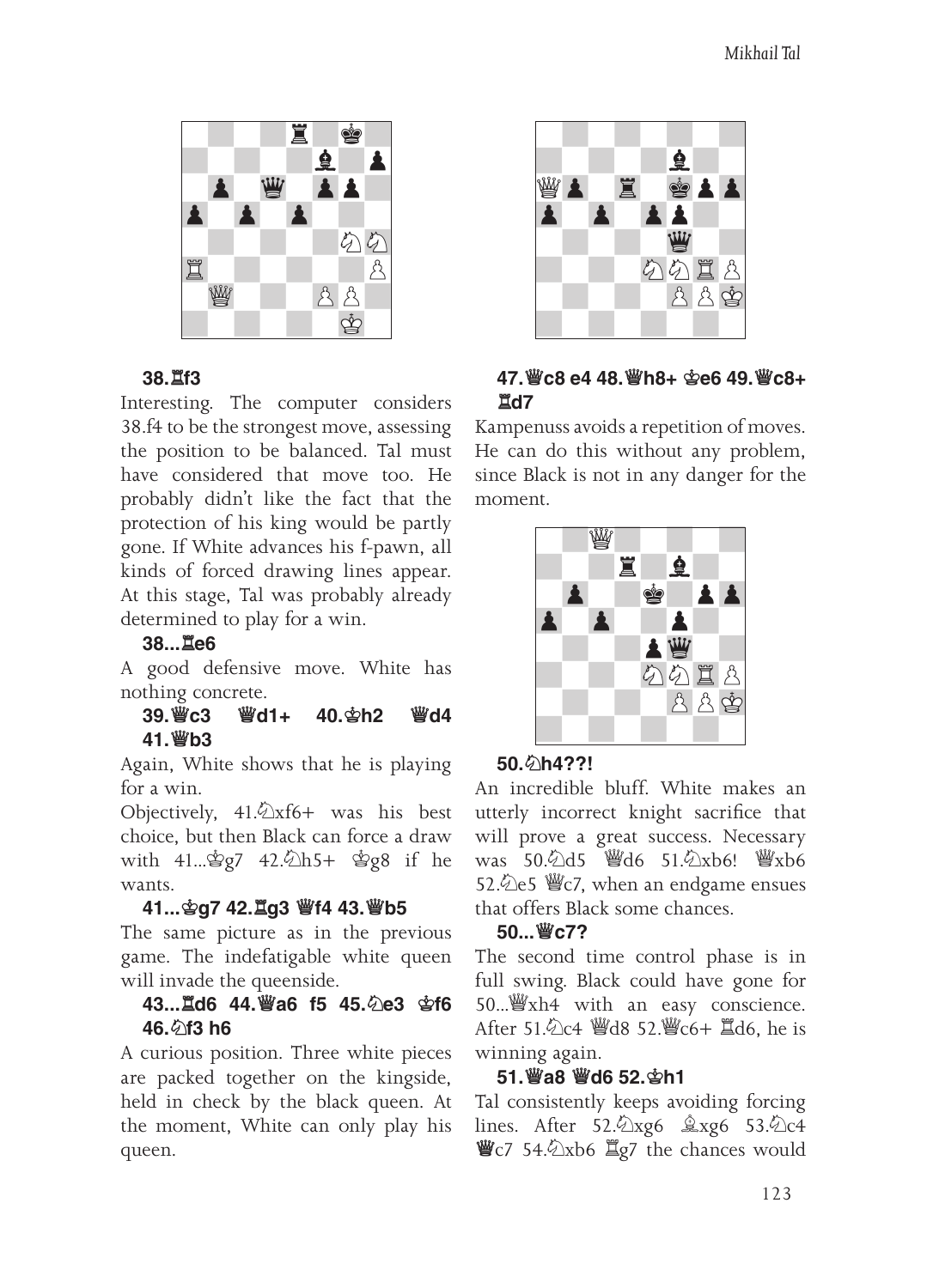have been roughly equal. After the text move White threatens to strike on g6.

## **52...♕e5??**

And Black just allows it! After 52...♖d8, he would have obtained the upper hand again.

## **53.♘xg6**

Suddenly it is all over. White has a decisive attack.

**53...♕a1+ 54.♔h2 ♔d6 55.♕b8+ ♖c7 56.♘xf5+ ♔c6 57.♘ge7+ ♔d7 58.** *o***c8 1-0** 

Mikhail Tal Anatoly Bannik

Leningrad 1956 (7)

We have moved on two years, and Tal is taking part in the championship of the Soviet Union for the first time. He plays two fantastic attacking games against Simagin and Tolush, and there is also another miraculous escape.

#### **1.e4 e5 2.♘f3 ♘c6 3.♗b5 a6 4.♗a4 d6 5.c3 ♗d7 6.d4 ♘ge7 7.♗b3 h6**



## **8.♘h4**

A sharp move that was introduced into practice by Smyslov in 1943.

## **8...exd4**

In combination with the next move, this was a new idea at the time.

**9.cxd4 ♘xd4 10.♕xd4 ♘c6** Thus, Black regains the piece.

## **11.♗xf7+?**

The wrong choice. Best was 11. ≝d5 ♕xh4 12.♕xf7+ ♔d8, with mutual chances, as in Tukmakov-Larsen, Leningrad 1973.

#### **11...♔xf7 12.♕d5+ ♗e6 13.♕h5+ ♔g8**



The black king is safe, and a closer look at the position reveals that White is already in big, perhaps even insurmountable, trouble. The knight is very unfortunately placed at h4.

## **14.0-0**

This boils down to a piece sacrifice. The only way for White to save the knight was  $14.\overline{2}$ g6. It is understandable that Tal decided against this. After 14... \e 15. hf4  $\frac{15.6}{16.6}$ xh5  $\frac{5.6}{16.4}$  Black rules the board.

## **14...♘e5**

Threatening both 15...♗g4 and 15...♗f7. **15.♘f5**

There is no way back. Obviously, White will have insufficient compensation for the piece with his undeveloped queenside.

## **15...g6 16.♕h3 gxf5 17.exf5 ♗c4 18.f4 ♘d7**

Jozsef Hajtun calls this retreat 'a grave mistake' in *Selected Chess Games of Mikhail Tal*. Nothing is further from the truth. Black keeps full control of the position. That said, Hajtun's recommendation<br>18...拿xf1 19.fxe.5 dxe.5 was also  $19$  fxe5 dxe5 was also winning.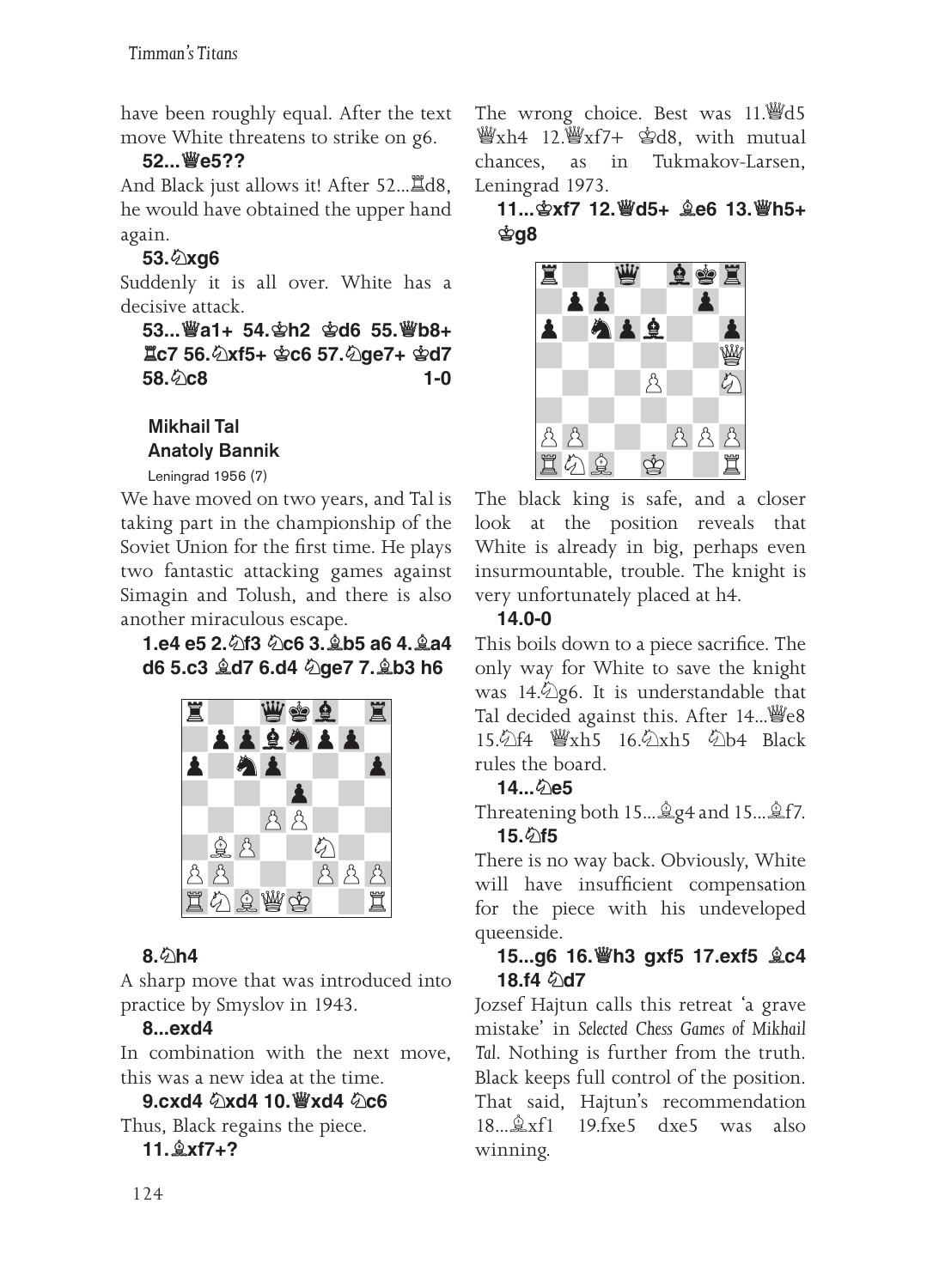#### **19.♖f3 ♗g7 20.♘c3 ♘f6 21.♗e3 c5 22.♗f2 b5**

Here Hajtun remarks: 'Unsuspecting he moves on to his doom'. We cannot say very much against this observation in itself, as in the end Black loses the battle. For the sake of completeness, however, we should establish that the text move is healthy and strong. Black sets his majority in motion; he doesn't need to take defensive measures just yet.

#### **23.♗h4 b4**

Inaccurate, for now White can centralize his knight. It was better to unpin the black knight with 23... ¥f8. Then, White would have been hard put to find any swindling chances.

## **24.♘e4 ♗d5 25.♗xf6**

Curious. Tal gives up his bishop to keep the knight for a possible attack. Objectively, it would have been better to maintain the pin by 25.♖e3. If Black exchanges on e4, the rook will have a nice strongpoint on e6 later on. In that case, Black's position would no longer have been clearly winning.

#### **25...♗xf6 26.♖e1 ♗d4+ 27.♔h1 ♖h7 28.♖g3+ ♖g7**



## **29.♖g6**

Hajtun gives this move an exclamation mark, and adds: 'Black must remove this terrible rook... The united passed pawns soon prove adequate compensation for the piece.' You don't need a computer to

realize that this assessment is complete nonsense. White tries to fight to the bitter end, but objectively his situation is completely hopeless.

## **29...♖xg6 30.fxg6 ♕f8**

Even stronger was 30...♕e7!. He can abandon the h-pawn as the lethal pin along the e-file is immediately decisive.

#### **31.♕d7**

White can play for tricks again.

#### **31...♗g7 32.♘g3**

Tal is again dreaming of some teamwork between the queen and the knight. The square he is aiming for is h5.

#### **32...♖d8 33.♕g4 ♖e8 34.♖d1 ♗xa2 35.f5 c4**

There were no objections to 35...♗xb2, so as to eat up the entire white queenside.

#### **36.h4 d5 37.♖f1 ♗f6 38.♕d1**

The white queen is going to drift over the board again. She is heading for the queenside now.

#### **38...d4**

A bad move, restricting the action range of both bishops. After 38...c3 Black would have been totally winning.

#### **39.♕a4**

It's starting to look like something. **39...♗b3** 



#### **40.♕c6!**

The queen invades. Tal must have decided against the alternative 40.♕d7 as Black can then aim for a queen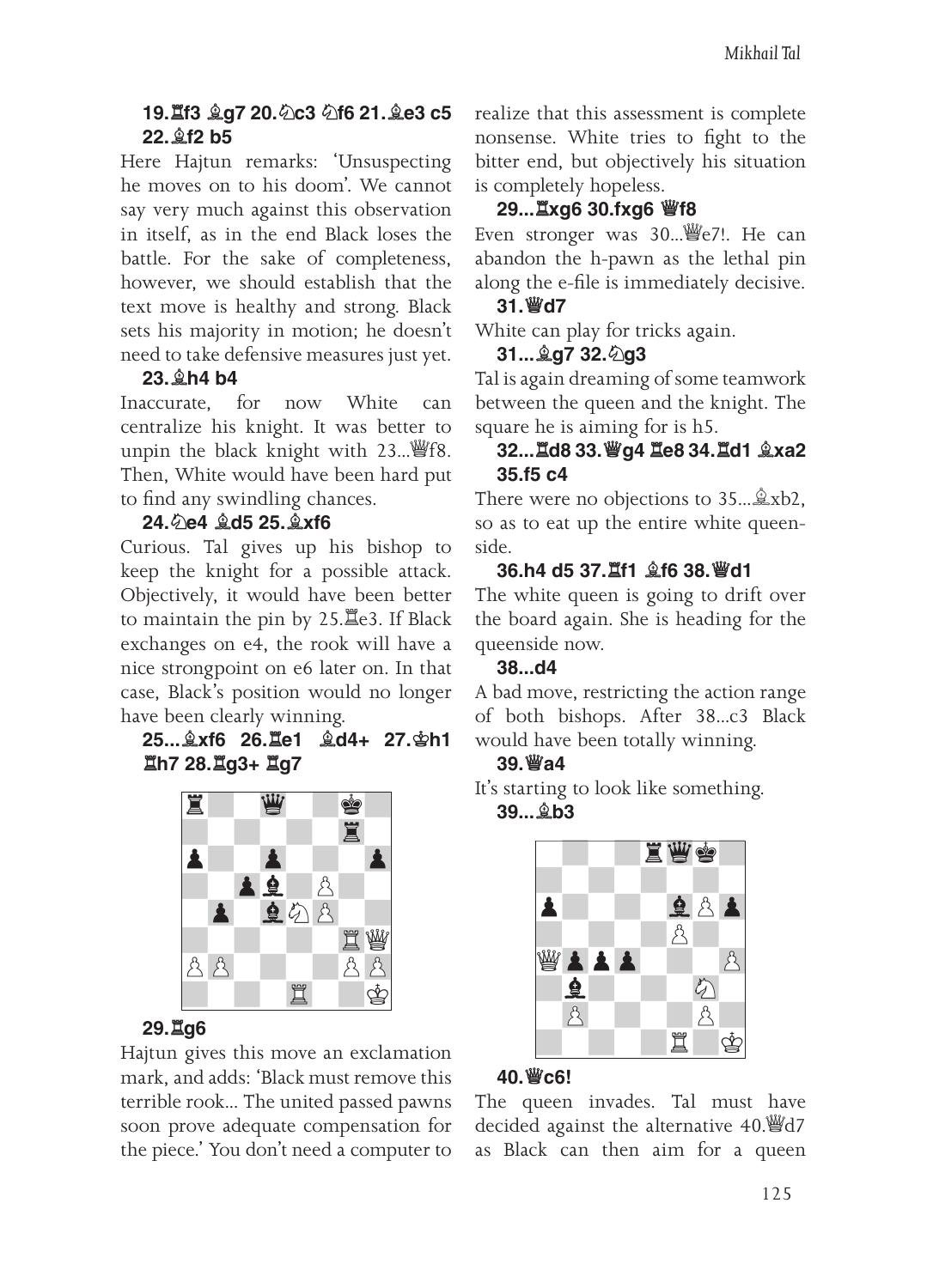exchange with 40...♕e7. True, White does have the trump card 41.♘h5 in that case, but in the end this is insufficient: 41...♕xd7 42.♘xf6+ ♔h8 43.♘xd7 c3 44.f6 ♖d8! 45.♘e5 cxb2, and Black wins. It is striking that the far advanced white passed pawns are of such small consequence here.

#### **40...♕e7 41.♘h5**

Putting the knight in position. For the first time in the game Black is really under pressure.

#### **41...♖f8 42.♕d5+ ♔h8 43.♘xf6**

It is time to eliminate one of the defenders.

#### **43...♕xf6**

Slightly better was 43...♖xf6 44.♕xd4 ♗a4, and Black would still have winning chances.

#### **44.♕b7**

An important win of a pawn, as the black bishop is kept out of play.

## **44...♕g7 45.♕xb4 ♔g8 46.h5**



Finally, it is true what Hajtun wrote 17 moves ago: now the white passed pawns provide enough compensation for the piece.

## **46...♕d7?**

Bannik collapses under the pressure. After 46...d3, White would have had to steer for a draw with 47.♕d6 ♖f6 48.♕d8+ ♕f8 49.♕d7. If he wanted to play his queen, 46...♕c7 was possible, with the point 47.f6 ♕e5!, when the

g7-square is under control, so that White cannot play 48.f7+ followed by taking on f8.

## **47.f6**

The pawns have been unleashed. There is no more defence.

|  |  | $1 - 0$ |
|--|--|---------|

Tal is known for his spectacular attacking games, his daring sacrifices and his reckless abandon. When we think of Tal, we think of 21...♘f4!? in the 6<sup>th</sup> match game against Botvinnik, the queen sacrifice against Hecht, 34.♕h6!! against Nievergelt, or the chaotic developments in the game with Keller, also from Zurich 1959. His strategic feats remain underexposed. You could claim that these strategic games would have become well-known if all those attacking games hadn't been there. That's how the human mind works. We are inclined to classify players; for Tal we have the qualification of 'attacker'. But every World Champion had more to offer than you would think superficially. Petrosian was known as a player with defensive qualities who shunned risks. Yet, he was phenomenal at calculating mind-blowing complications. Karpov is considered to be a full-blooded positional player. But his attacking games are in no way inferior to Kasparov's.

Already in the first years of his career, Tal was able to outplay various Latvian top players strategically. He knew how to convert small positional advantages into a win. At 19, he participated for the first time in the semifinals of the USSR championship. He won convincingly. In this tournament, Tal played a model game against Shamkovich.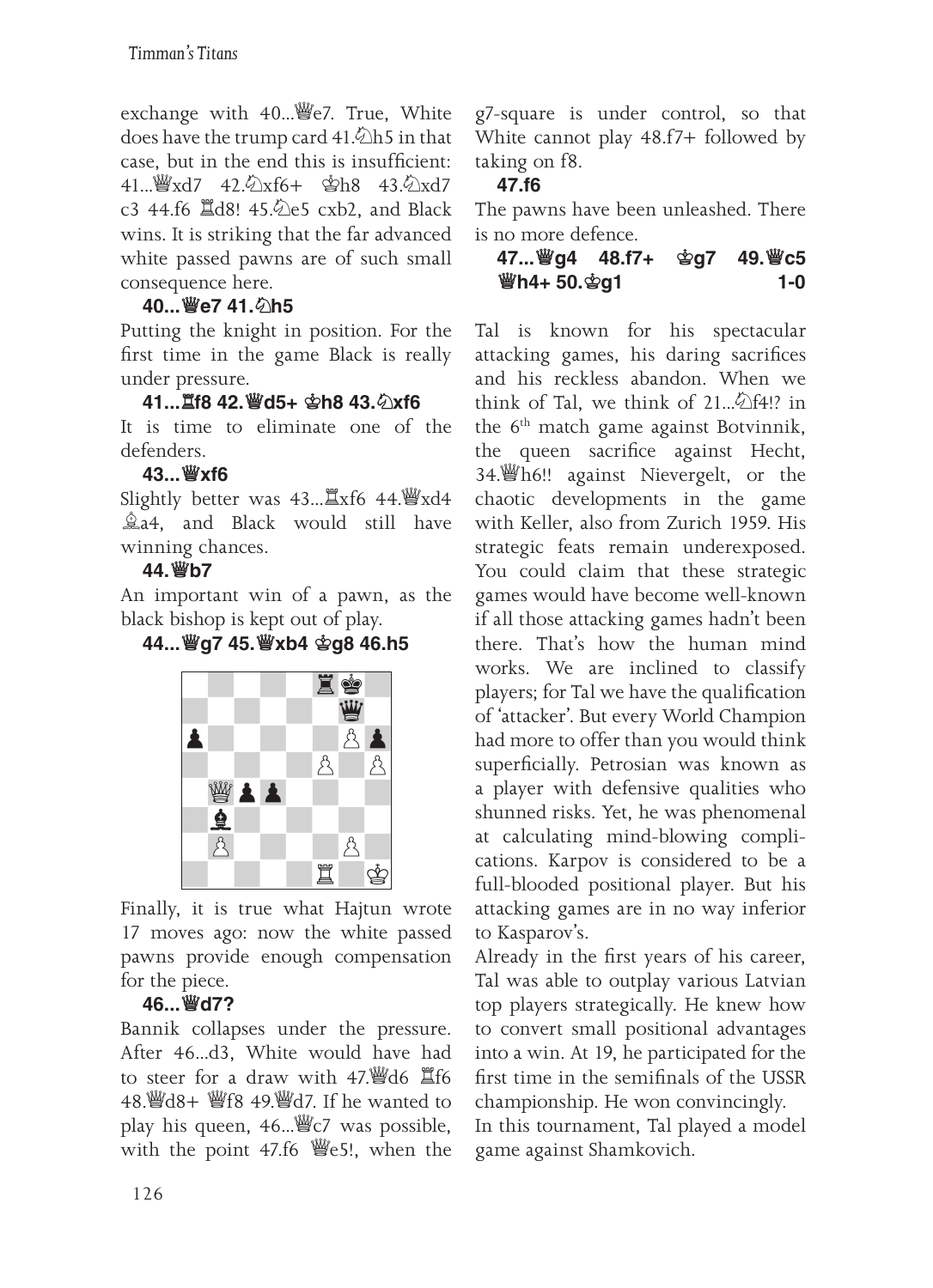Mikhail Tal Leonid Shamkovich Riga 1955 (3) **1.e4 c5 2.♘f3 ♘c6 3.d4 cxd4** 

**4.♘xd4 ♘f6 5.♘c3 e5 6.♘db5 d6 7.♗g5 a6 8.♘a3 b5**



The Sveshnikov, a quarter of a century before it came into fashion! It is interesting to see how the young Tal handles it.

#### **9.♗xf6 gxf6 10.♘d5 f5 11.exf5 ♗xf5 12.c3 ♗g7 13.♕f3**

A principled move, which, however, has a concrete disadvantage.

#### **13...♗g6**

The wrong square. 13...♗e6 was necessary. Tal had probably planned to meet this with 14.<del>⊘f4. Practice has</del> shown that Black can then solve his problems with  $14...\text{\textdegreeled{2}}$ d4! 15.cxd4 exf4  $16.2c2$  0-0.

## **14.h4!**

Before completing his development, White first takes the initiative on the kingside.

## **14...e4 15.♕h3!**

The best square for the queen.

## **15...h5 16.♘c2 0-0 17.♗e2 ♘e5**

A tempting move. The knight is on its way to d3. Nevertheless, 17...∕ e7 was to be preferred. Black can relieve the pressure on his position by exchanging knights.

## **18.♘ce3 ♘d3+ 19.♗xd3 exd3 20.0-0**



Late castling. Taking stock at this point, we can observe that White has obtained a big advantage by simple means. Black's structure has been shattered, and his bishop pair has no power.

#### **20...♖e8**

The only chance was 20...a5 in order to play ...b5-b4 as soon as possible. That was the only way for him to increase the action range of his king's bishop. Black will be quietly swept off the board after the text move.

## **21.♖ad1 ♖c8 22.♘f4**

Winning a pawn, while at the same time eliminating the black bishop pair.

#### **22...♖e4 23.♘xg6 fxg6 24.♖xd3 ♖c6 25.g3**

Quiet play. White protects his h-pawn and vacates g2 for the queen.

**25...a5 26.♕g2 ♕e8 27.♖fd1 b4 28.cxb4 axb4 29.♖xd6 ♖xd6 30.♖xd6 ♗xb2 31.♖d8 ♕xd8 32.♕xe4 ♕d6** 

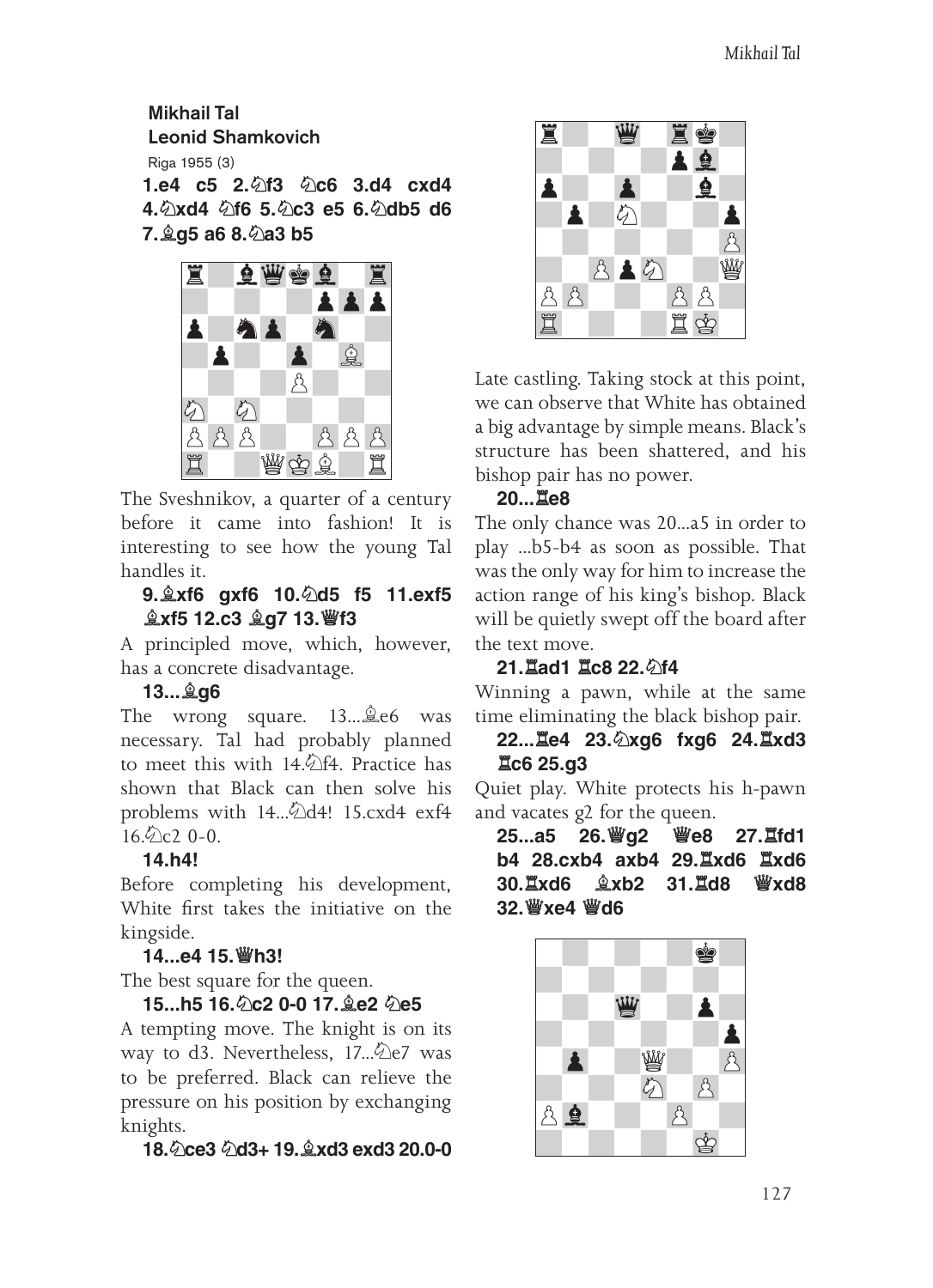## **33.♕d5+**

Tal liquidates into a bishop vs knight endgame, where the black b-pawn is sentenced to death. The rest is simple technique.

**33...♕xd5 34.♘xd5 ♗a3 35.♔g2 ♔f7 36.♔f3 g5 37.hxg5 ♔g6 38.♔f4 ♗c1+ 39.♔e4 ♔xg5 40.♘xb4 ♗a3 41.♘c2 ♗c5 42.♔f3 ♔f5 43.♘e3+ ♔e5 44.♘g2 ♔f5 45.♘f4 h4 46.gxh4 ♗a3 47.♘g2 1-0**

## Roman Dzindzichashvili Mikhail Tal

Tbilisi 1969 (8)

If we take a jump of 14 years onwards, we arrive at another period in Tal's career. He had already reached the highest summit and was regarded as one of the 'old hands'. In the Goglidze Memorial, he faced one of the most talented youngsters of the day.

#### **1.e4 c5 2.♘f3 e6 3.d4 cxd4 4.♘xd4 ♘c6 5.♘c3 ♕c7 6.♗e3 a6 7.♘xc6**



In combination with 6. e3, this exchange is unusual. Probably Dzindzi wanted to get out of theory as soon as possible.

## **7...bxc6 8.♗d3 ♘f6 9.0-0 d5**

A well-known theoretical position, only with the white bishop on e3 instead of the rook on e1. In fact this comes down to a loss of a tempo for White; the bishop will have to leave e3 soon.

## **10.♗g5 ♗d6**

Sharply played. More prudent was 10...♗e7 with equality.

## **11.♔h1**

Stronger was 11.♗xf6 gxf6 12.♕h5 with attacking chances. Black will not have an easy job finding a safe place for his king.

## **11...♗b7 12.f4 h6!**

Now, Black is doing perfectly fine. He gains the bishop pair, after which he brings his king to safety on the queenside.

## **13.♗xf6 gxf6 14.♕f3 0-0-0 15.♕f2 ♔b8 16.b4**

White tries to launch an attack on the king by means of a pawn sacrifice.



## **16...c5!**

An excellent reaction. Tal has no problem with an opening of the b-file, but only on his terms. By pushing the c-pawn, he prepares the opening of the long diagonal for his queen's bishop. After 16...♗xb4 17.♖ab1, White would have had good compensation for the pawn.

## **17.bxc5 ♕xc5**

Aiming for an exchange of queens. In the endgame, the power of the bishop pair will show up best.

**18.♕xc5 ♗xc5 19.♖ab1 ♔a7 20.exd5 exd5 21.♘a4 ♗e3**

The bishop is dominating here.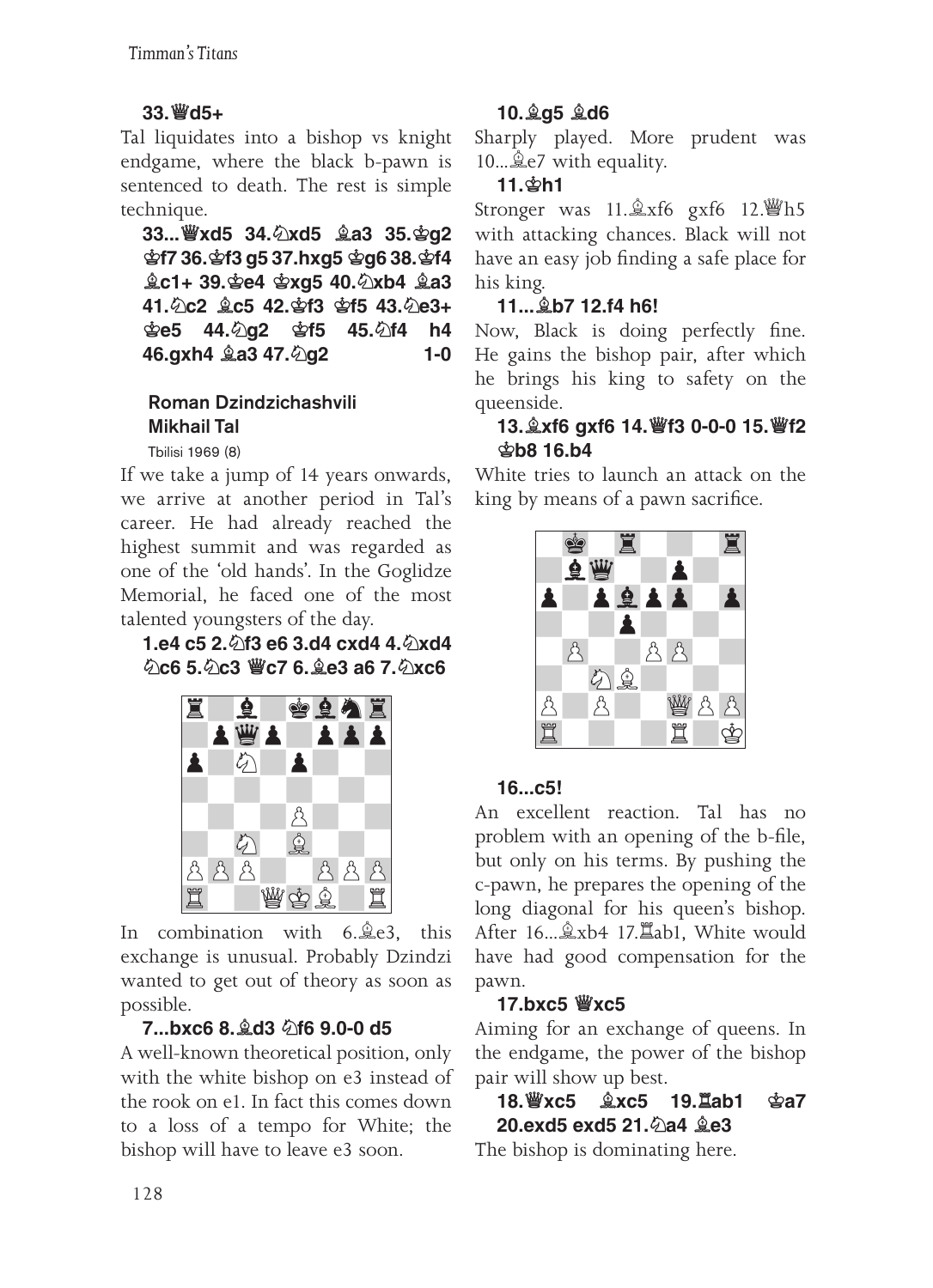## **22.♖b3 ♖b8**

Opposing on the b-file. Black has no objection to the disappearance of the rooks from the board after 23.♖fb1 ♗c6. That same ending will arise in the game, in a slightly different form.

## **23.♗e2**

Hoping for 23...d4 24.∕ ∠c5. Tal, however, protects the bishop in a different way, keeping control of the c5-square.

## **23...♖he8 24.♗f3**

A strategically sound pawn sacrifice.

## **24...♗xf4**

The computer prefers 24...d4, but I can imagine that Tal didn't fancy parting with his bishop pair. He is going to do fantastic things with it in this game. Apart from this, the text move introduces a deep strategic trap.

## **25.♘c5**

A natural move. However, 25.♖fb1 was a more tenacious defence.

## **25...♗c6!**



This looks less good because the queen's bishop is unprotected now. However, Tal has seen further.

## **26.c4 ♗d6!**

The point of the previous move. The knight appeared to have found a good position on c5, but it proves to be quite unstable there. From this moment on, Black's bishops cooperate magnificently.

## **27.♖xb8**

Forced. White has to exchange a pair of rooks, as after 27.cxd5 ♗b5 he would lose material.

#### **27...♖xb8 28.cxd5 ♗b5 29.♖c1 ♖c8**

Black forces the exchange of the other rook pair as well, trusting that he will reign supreme in the ensuing ending.

**30.♘b3 ♖xc1+ 31.♘xc1 ♗c4**



It's time to take stock. Structurally White is doing well. He has a passed pawn, while the black majority on the kingside has been shattered. However, what determines the assessment of the position is the activity of the pieces and the presence of the a-pawns. The white king is far removed from the scene of battle, while the black king supports its own a-pawn. White will have to sit and wait while the black bishop pair is going to besiege and conquer his a-pawn.

## **32.g3 ♔b6 33.♔g2 ♗a3 34.♘b3 a5!**

All quite systematic. White is lost.

**35.d6 ♗xd6 36.♔f2 a4 37.♘c1 ♗a3 38.♗e2 ♗e6 39.♗d1 ♗xc1 40.♗xa4 ♗xa2 0-1**

## Rafael Vaganian Mikhail Tal

Sochi 1970 (7)

This game was part of a match between grandmasters and young players. It was the first game between Tal and Vaganian,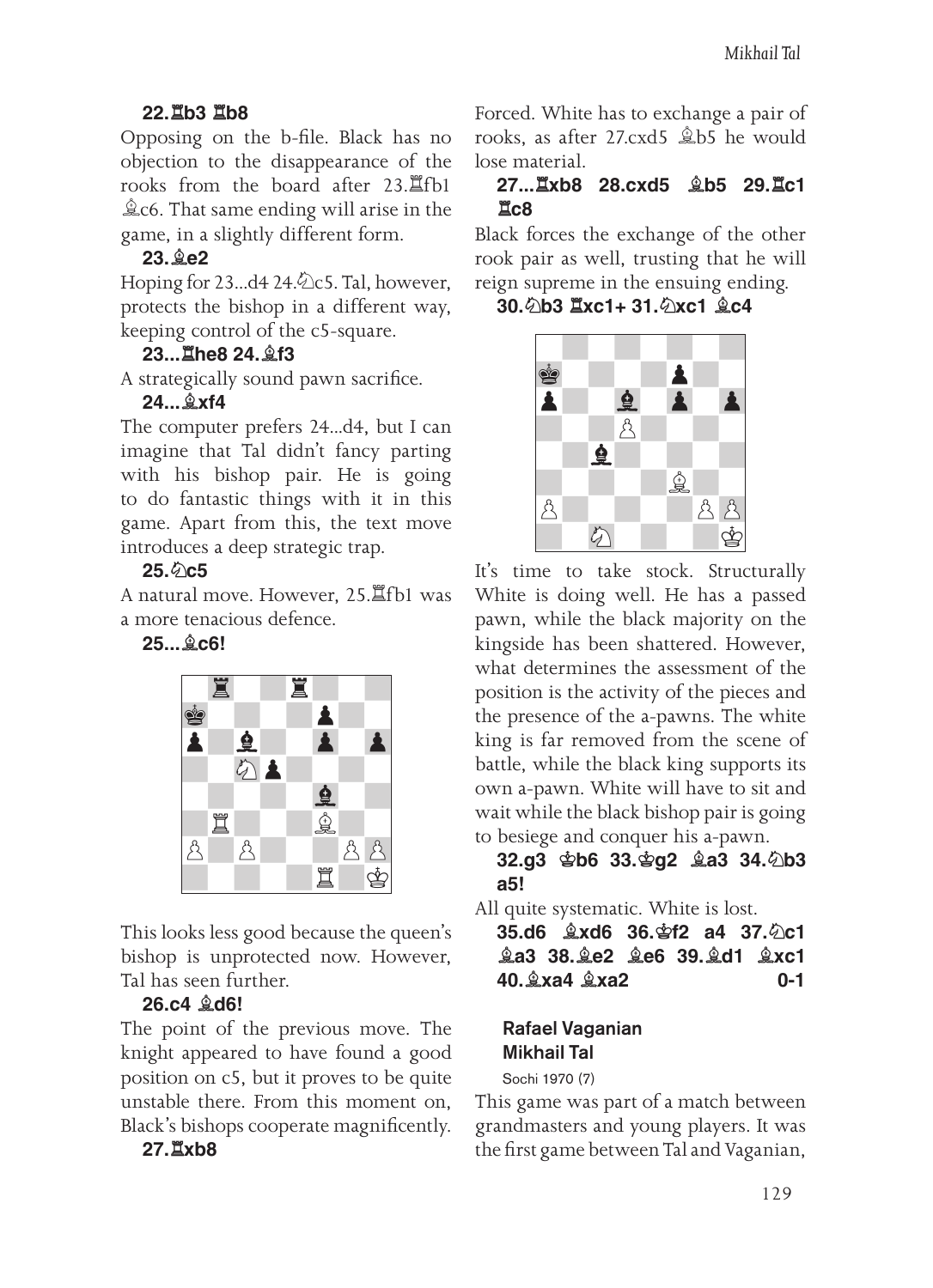who would become a grandmaster one year later.

## **1.d4 f5**

Tal tended to use the Dutch when he was out to win.

**2.c4 ♘f6 3.♘c3 d6 4.♘f3 g6 5.g3 ♗g7 6.♗g2 0-0 7.0-0 ♘c6 8.d5 ♘a5** 



## **9.♘d2**

In the Yugoslav Variation of the King's Indian, with the f-pawn on f7 instead of f5, this way of covering the pawn is the standard method. In these different circumstances, the knight move is rather passive.

The system that Tal plays here has fallen into disuse, because 9.♕a4 is very strong. After 9...c5 10.dxc6 bxc6, White has the strong positional pawn sacrifice 11.c5!, which was introduced into practice by Gelfand against Topalov, Dos Hermanas 1994.

## **9...c5 10.♕c2 e5**

A good move. If White takes en passant, Black's mobilization will be completed. If he does not take, then Black has achieved a strategic success: in the King's Indian, Black, after having played ...e7-e5, has to prepare the advance of the f-pawn by playing his king's knight to h5 or e8. As a rule, the knight is then played back to f6 again. In this version, with the pawn already on f5, in principle Black has two extra tempi. This

does not mean that he can hope for an opening advantage; in the King's Indian – and also in this variation of the Dutch – White always has a space advantage thanks to his advanced d-pawn. In most cases, that is a guarantee for equality.

## **11.a3**

A well-known recipe. White will drive the knight back to the passive b7-square.

**11...b6 12.b4 ♘b7 13.♗b2 ♕e7** Black could already have increased his influence in the centre by 14... e4. However, Tal wants to transfer his queen's knight to the kingside first.

## **14.♖ae1 ♘d8 15.e3 ♘f7 16.f4 ♗d7**



## **17.e4**

A bit risky, as Black is ready for a confrontation in the centre. A reasonable alternative was 17.♘d1.

## **17...♖ae8**

Tal has gathered all his battle forces on the kingside and in the centre. He can look toward the coming skirmishes with confidence.

## **18.exf5 ♗xf5 19.♘ce4 exf4!**

Based on sharp calculation. The second exchange in the centre will eventually provide Black with a strategic advantage.

## **20.gxf4 ♘h6**

Now that White controls the e5- and g5-squares, the knight moves to a better position.

## **21.♕c1**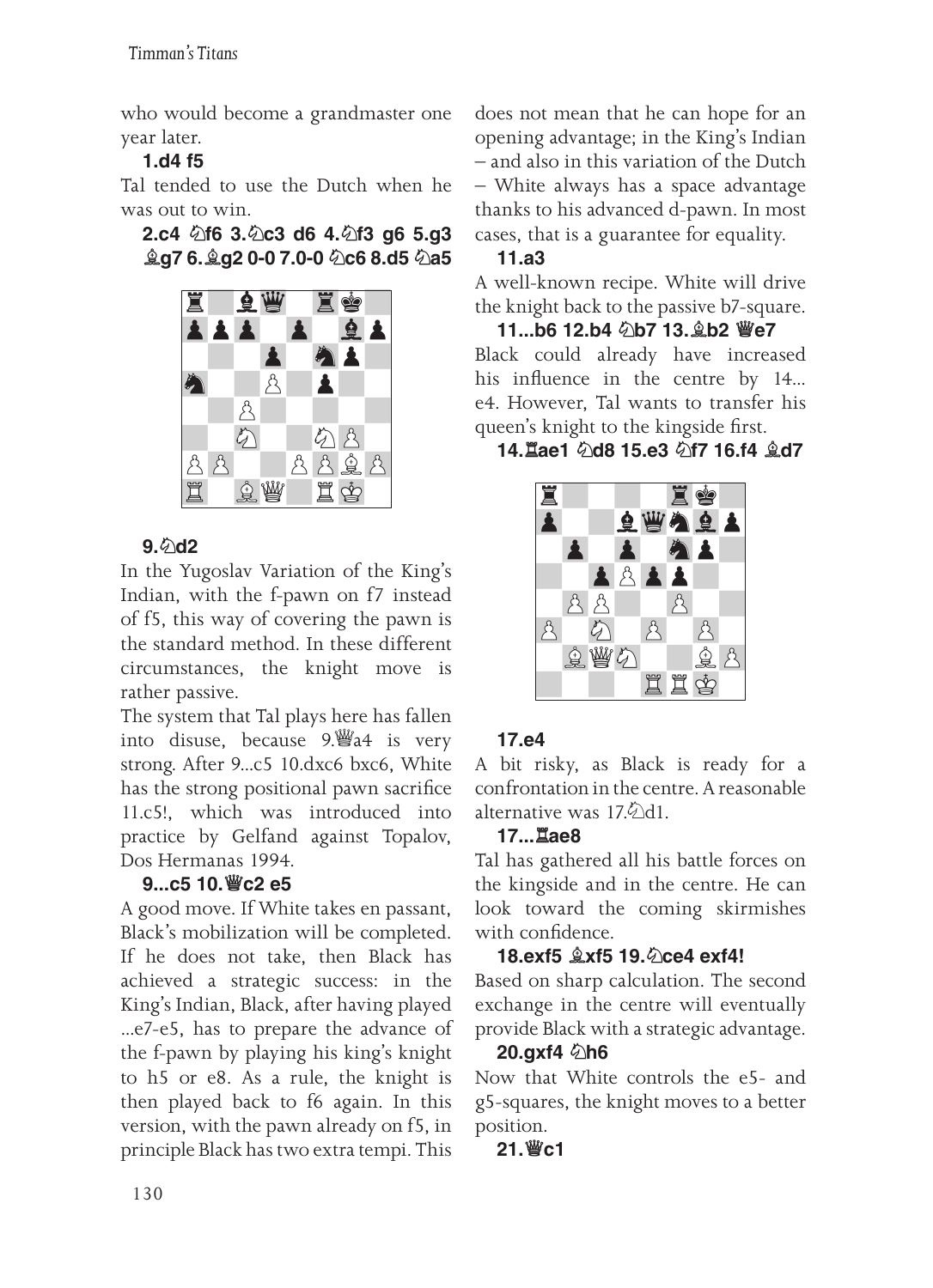White has to take a time-out to unpin the knight. Black uses this opportunity to liquidate into a favourable endgame.

**21...♘xe4 22.♘xe4 ♗xb2 23.♕xb2** 



#### **23...♗xe4!**

An important exchange. Black will be left with a strong knight against a slightly weak bishop.

#### **24.♖xe4 ♕g7 25.♕xg7+ ♔xg7**

Just like in the previous game, Tal has no objection whatsoever against a queen exchange, as long as the strategic factors favour him.

#### **26.♖xe8 ♖xe8 27.bxc5**

Vaganian wants to open the b-file, looking for counterplay.

#### **27...bxc5**

An important alternative was 27...dxc5. Black keeps the b-file half-closed and aims to move his knight to d6. It is not easy for White to find an appropriate defensive scheme here. The best reply is 28.a4, with the intention to push the a-pawn further. After 28...♘f5, he then first has to organize his defence: 29.♔f2 ♘d6 30.♖c1 ♔f6 31.♗f1. Now, White is ready to play 32.a5. On 31...♖e4, he has 32.♔f3. The position is just about defensible for White.

#### **28.♖b1 ♔f6**

A strong move, especially in a psychological sense. Tal allows the white rook to go to the  $7<sup>th</sup>$  rank, and then he wants to offer an exchange of rooks, hoping that White will not go for this exchange. The alternative was 28...♖e7, which is met by 29.♖b8, with just enough counterplay for White.

#### **29.♖b7 ♖e7**



#### **30.♖b8?**

Tal gets his way! Vaganian should have exchanged the rooks. After 30.♖xe7 ♔xe7 31.♔f2 ♔f6 32.♗e4 ♘g4+ 33.♔g3 ♘e3 34.♗d3, Black can make no progress. The white bishop is not a giant, but it does keep all the entrance gates to White's position closed.

#### **30...♔f5**

Black has an extra tempo, and this allows him to penetrate decisively with his king.

#### **31.♖f8+ ♔g4 32.♔f2 ♘f5**

The black pieces are cooperating harmoniously.

#### **33.♖d8 ♖b7**

Now, Tal uses the b-file for his rook. There is no defence for White.

| $34.$ $2e4$ $2b2+$ $35.$ $2g1$ $2x14$ |  |     |
|---------------------------------------|--|-----|
| 36. 2xf5 gxf5 37. Exd6 \$f3 38.h3     |  |     |
| <b>ള്g3 39.</b> ള്11 f4               |  | 0-1 |

#### **Our games**

In the summer of 2013, more than a quarter of a century after Tal and I had played our last mutual game, I had the following dream.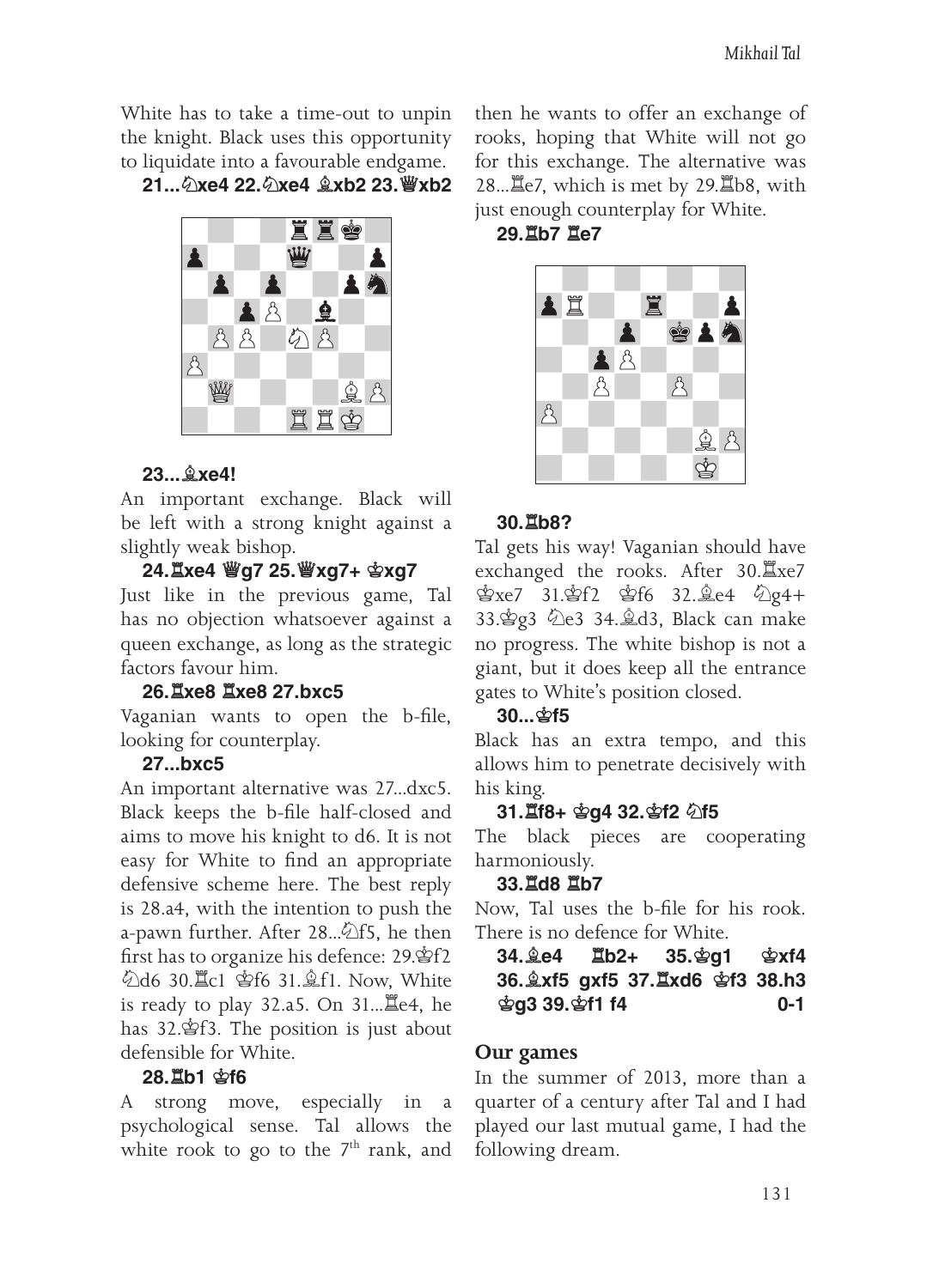Tal and I would be playing each other. We were already sitting at the board. To my right was Petrosian, who also participated in the tournament. Curiously, the playing material had not arrived yet; we had no boards or pieces. Tal and I sunk into thought. I felt tired. I had played a tournament shortly before this game, and so this brief moment of rest suited me fine. At a certain point, someone brought us a book or an article that I had written in Dutch. Tal started reading it. It was about the difference between the Najdorf Variation and the Scheveningen Variation in the Sicilian. Someone else asked me to give some further explanation. I rose from the board in order not to disturb Tal. There was a certain phrase, a passage, that the questioner did not understand. I explained that in the Scheveningen, the white bishops are generally developed to e2 and e3, while in the Najdorf the queen's bishop is often played to g5, while the king's bishop is sometimes sacrificed on b5. From some distance, Tal was listening carefully to my explanation. The two World Champions, who both died in their mid-fifties – in this dream, I played them again in a tournament decades later! My explanation of the Najdorf Variation is interesting. I was a witness when Tal played the following brilliant attacking game.

#### Mikhail Tal Michael Stean

Hastings 1973/74 (12)

**1.e4 c5 2.♘f3 d6 3.d4 cxd4 4.♘xd4 ♘f6 5.♘c3 a6 6.♗g5 e6 7.f4 ♘bd7 8.♕f3 ♕c7 9.0‑0‑0 b5 10.♗xb5 axb5 11.♘dxb5 ♕b8 12.e5 ♗b7 13.♕e2 dxe5 14.♕c4 ♗c5 15.♗xf6 gxf6** 



**16.♖xd7 ♗e3+ 17.♔b1 ♔xd7 18.♖d1+ ♗d4 19.fxe5 fxe5 20.♘xd4 exd4 21.♕xd4+ ♔e7 22.♕c5+ ♔f6 23.♖f1+ ♔g6 24.♕e7 f5 25.♕xe6+ ♔g7 26.♕e7+ ♔g6 27.h4 ♖a5 28.h5+ ♔xh5 29.♕f7+ ♔h4 30.♕f6+ ♔g3 31.♕g5+ ♔h2 32.♕h4+ ♔xg2 33.♖f2+ ♔g1 34.♘e2#**

That game hadn't been very difficult for Tal, because the brilliant Latvian master Vitolins had already beaten Anikaev with the same sacrifices. It was just the thing for Tal to adopt this attacking system and put his own stamp on it. It must have made a deep impression on me – otherwise I wouldn't have dreamed about it so many years later. Now, I will present a fragment from the game where Tal presented me with his cigarette lighter at the highest setting.

#### Mikhail Tal Jan Timman Skopje ol 1972 (3)

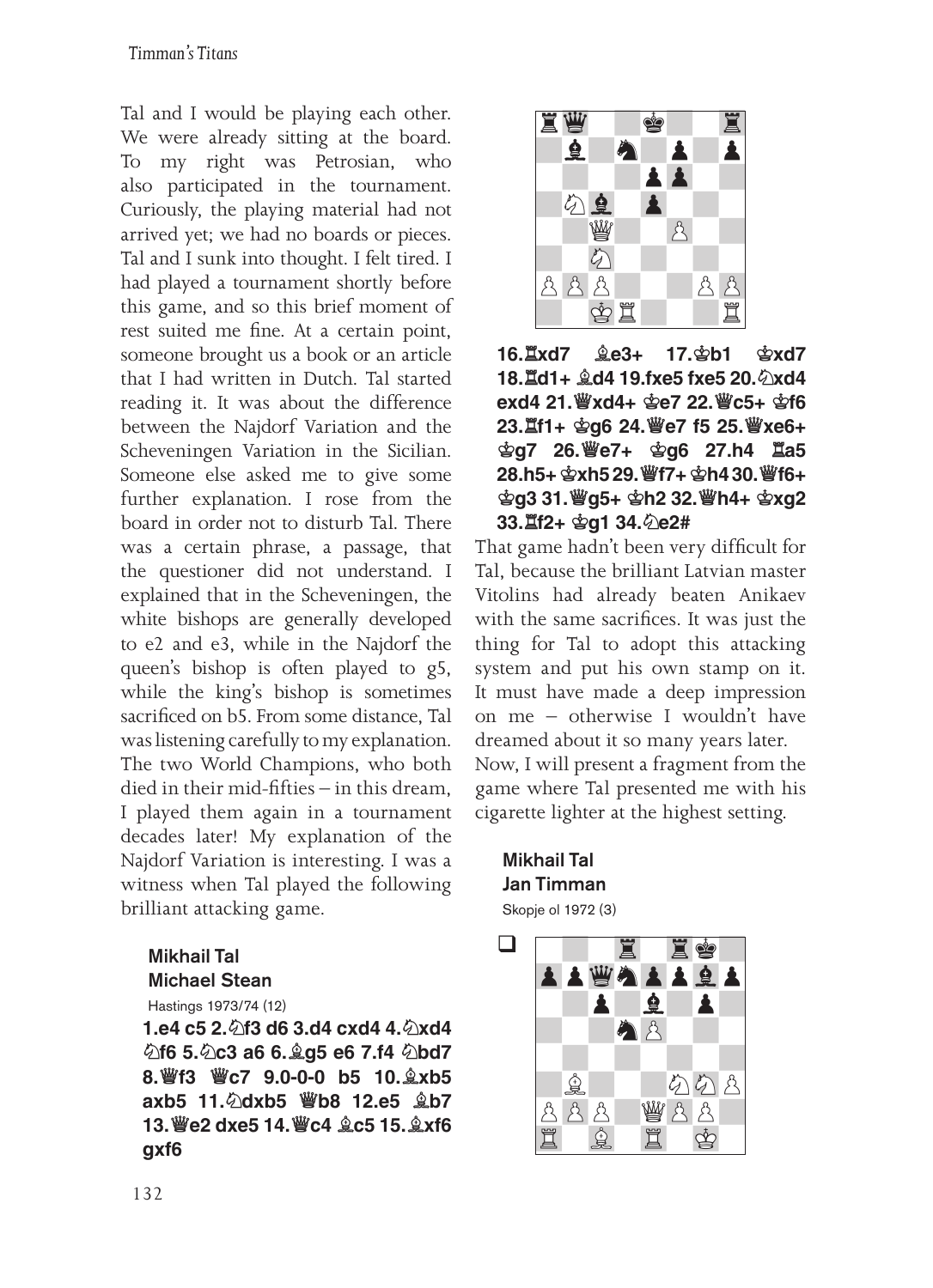Black has completed his development, but he hasn't solved his opening problems. The outpost on e5 gives White attacking chances. Tal finds a strong plan.

#### **15.♕e4!**

On its way to h4.

#### **15...♖fe8 16.♕h4**

Although the computer does not see a big advantage for White here, the situation is certainly not easy for Black. He cannot take on e5: on 16... 2xe5 17.♘g5 is crushing, whereas after 16...♗xe5 17.♘xe5 ♘xe5 18.f4 ♘d7 19.f5! gxf5 20.♗xd5 cxd5 21.♘h5 White has a decisive attack.

#### **16...f6**

The best defence.

#### **17.♗h6 ♘xe5?**

But this is still impossible! 17...♘c5 was necessary, after which White's advantage remains within bounds.



## **18.♖xe5!**

The elegant refutation.

#### **18...fxe5 19.♘g5**

Certainly not 19.♗xg7? ♔xg7 20.♘g5 in view of 20...♗g8. With the text move, White exploits the position of the black queen.

#### **19...♗f6 20.♘xe6 1-0**

In the second game, six months later, in a sense I was playing against the two World Champions from my dream.

#### Jan Timman Mikhail Tal

Tallinn 1973 (9)

**1.d4 ♘f6 2.c4 c5 3.d5 g6 4.♘c3 ♗g7 5.e4 d6 6.♘f3 0-0 7.♗e2 e5 8.0-0 ♘e8 9.♘e1 ♘d7 10.♘d3 f5 11.f4 ♕e7 12.exf5 gxf5**



This position originates from a mix of the Benoni and King's Indian Defences. White has not played in the most accurate way, and it is questionable whether he can hope for an opening advantage.

#### **13.♔h1**

'Clearly White is uncertain how to proceed', Cafferty remarks in *Tal's 100 Best Games*. He is right, but an even more important factor is that I didn't know two of Petrosian's games. In Donner-Petrosian, Santa Monica 1966, the diagram position had also appeared on the board after a slightly different order of moves. That game had continued as follows: 13.g4 e4 14.♘f2 ♗xc3! 15.bxc3 fxg4, and Black obtained a strategic advantage. As said, the move order in the Santa Monica game was different. Donner had exchanged on f5 one move earlier, so Black could, instead of developing his queen to e7, immediately have played 12...e4, followed by 13...♗xc3. Why hadn't Petrosian done this? For an answer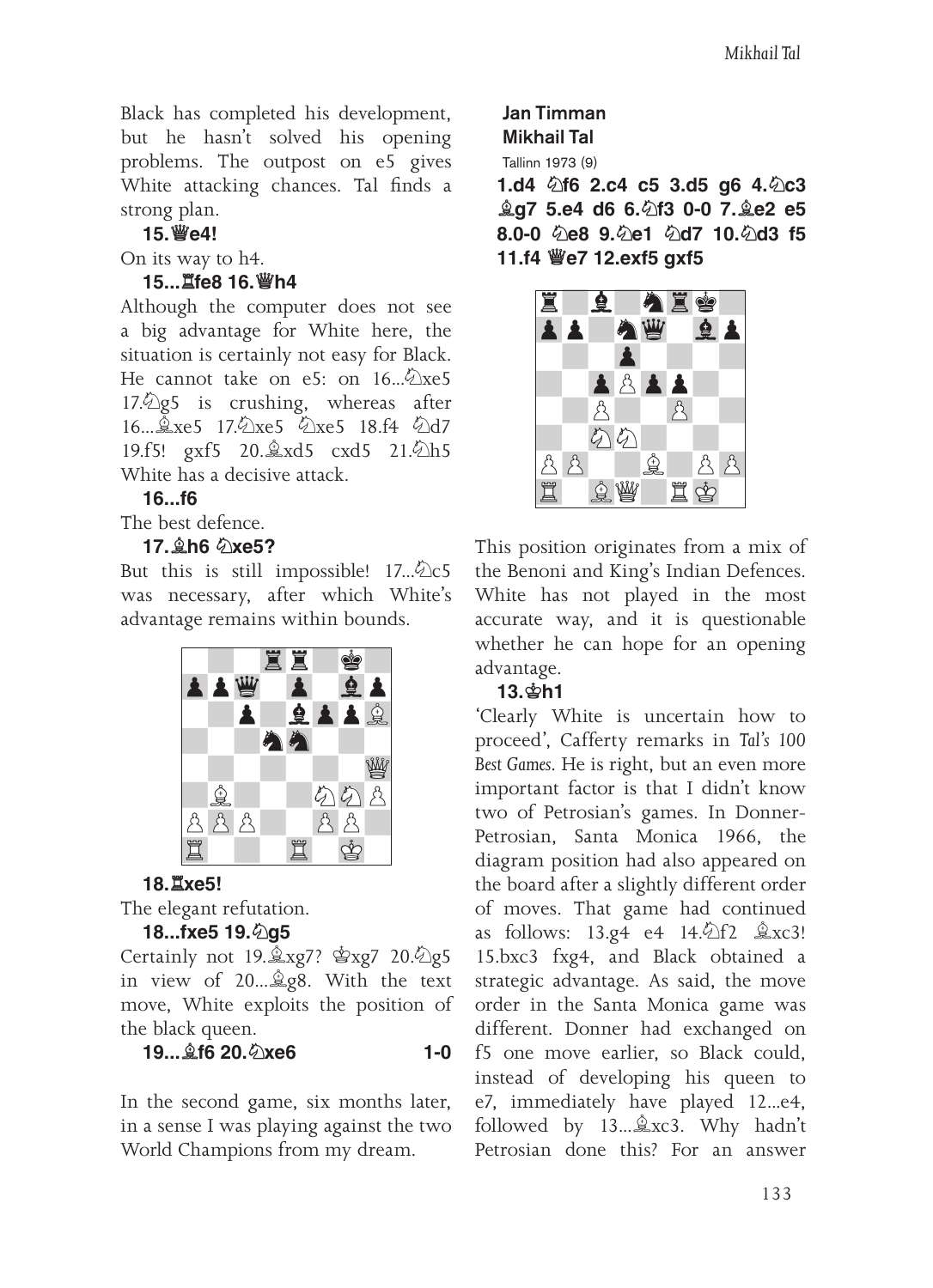to this question, his comment in the tournament book is a clue:

'To my knowledge a similar idea was first tried in my game with Bronstein in the Candidates Tournament in 1956. The object of the move is to lessen the sphere of activity of White's QB, limited by the pawns on c3 and f4.'

Aha, he had played it before. In Bronstein-<br>Petrosian Leeuwarden 1956 (two Leeuwarden 1956 (two rounds of this Candidates' tournament were played not in Amsterdam, but in Leeuwarden), the following position arose in the middlegame:



Petrosian didn't hesitate and presented his opponent with the bishop pair:  $17.9xc3!$ 

The exclamation mark is from Euwe in the tournament book. He writes: '*Auf diese Weise verhindert es Schwarz endgultig, das sein Gegner zu gegebener Zeit mit b2-b4 den Angriff gegen den Damenflugel durchsetzt. Es ist übrigens bemerkenswert, dass das Fehlen der im algemeinen sehr wichtigen schwarzen Koningslaufer sich hier nicht fuhlbar macht*.' ('In this way, Black once and for all prevents his opponent from carrying through an attack against his queenside with b2-b4. It is remarkable, by the way, that the absence of the generally very important king's bishop is not felt here.') The further course of the game is instructive; with accurate play by both sides, neither of the two will be able to make any progress.

In Santa Monica, Petrosian had a bad start with 1.5 points out of 4 games. He was probably hoping for a win against Donner, and he didn't want the game to peter out to a draw, as had happened against Bronstein.

#### **13...e4 14.♘f2 ♗xc3!**

Apparently, Tal is not afraid that the game will peter out to a draw. There can be no doubt that he knew both of Petrosian's games.

**15.bxc3 ♘df6 16.♗e3 ♔h8 17.h3?** A bad move, which weakens the g3-square. I should have followed Bronstein's plan here with, for example, 17.♕d2, followed by 18.♖g1 and 19.g3.

**17...♖g8 18.♕d2 ♘g7 19.♘d1** I wanted to bring the knight over to e3, but this plan is much too timeconsuming.

## **19...♘gh5**



The passive knight has turned into a fierce attacker.

#### **20.♗xh5**

Relatively best, since after 20. £f2 Wg7 Black's pressure would become too strong.

#### **20...♘xh5 21.♗f2 ♗d7 22.♗e1 ♖af8 23.♘e3**

This is consistent, but the knight has no business here, especially because the f-pawn is no longer solidly protected.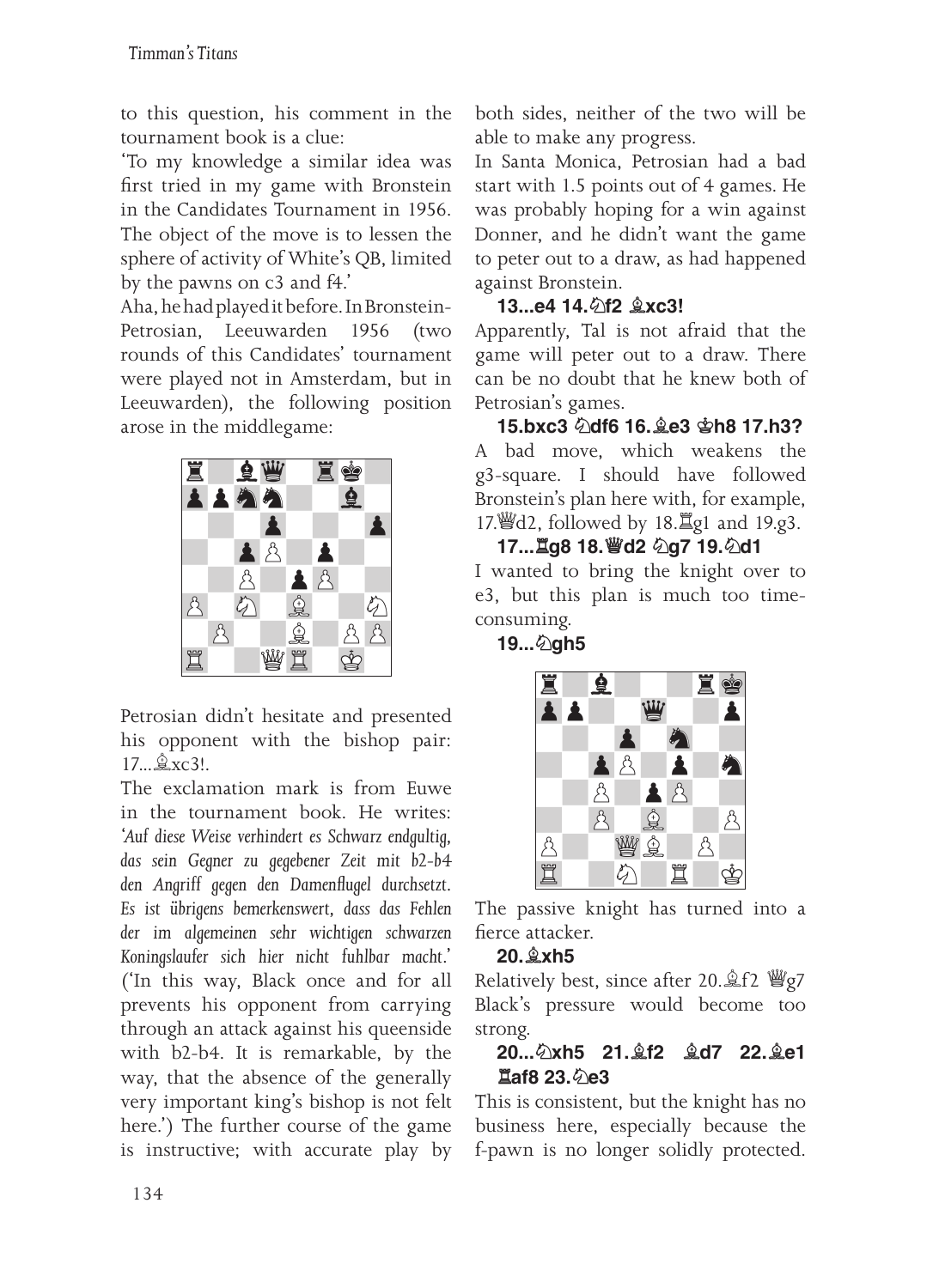More tenacious was 23.a4, to bring the rook to a2 for the defence.

**23...♕f6 24.♔h2 ♕h6 25.g3 ♖f6 26.♖g1 ♖fg6 27.♖g2** 



#### **27...♘xf4!**

Not one of the most difficult sacrifices in Tal's career.

#### **28.gxf4 ♕xf4+ 29.♔g1 ♕f3 30.♕f2 ♕xh3 31.♖b1 f4 32.♖b2 f3 0-1**

After these two defeats, our 8 next encounters all ended in draws. Here is an interesting moment from our game in Las Palmas.

#### Mikhail Tal Jan Timman

Las Palmas 1977 (2)



A well-known type of position in the Rauzer Variation. Black has sacrificed his pawn for pressure on the dark squares. A good move here is 16...♔e7. I decided on something different.

## **16...♗e7 17.♖xa6!?**

A total surprise. I had assumed that White would withdraw the rook.

**17...♖xa6 18.♘xe5**



A difficult situation for Black. He has to take care that White does not get three connected passed pawns on the queenside. Fortunately there is a way out.

#### **18...♖a5! 19.♘xd7 b4!**

Thus Black keeps one of the pawns, after which he has nothing to fear.

**20.♘b5 ♔xd7 21.♖d1+ ♔c6 22.♘d4+ ♔b6 23.♗c4 ♖g5 24.g3 ♖e5 25.♘xe6 ♖xe4 26.♗b3 g6 27.h4 ♖e8 28.♗a4 ♖a8 29.♗b3 ♖e8 30.♗a4 ½-½**

My first victory against Tal came at an unexpected moment.

In the Hoogoven tournament in 1982 I had to cope with terrible sleeping problems, resulting in a disastrous score. So it was only fitting that I won in the last round, which began in the morning; if you can't sleep anyway, it's better to start early.

Jan Timman Mikhail Tal Wijk aan Zee 1982 (13) **1.e4 e5 2.♘f3 ♘c6 3.♗b5 a6 4.♗a4 ♘f6 5.0-0 ♘xe4 6.d4 b5 7.♗b3 d5**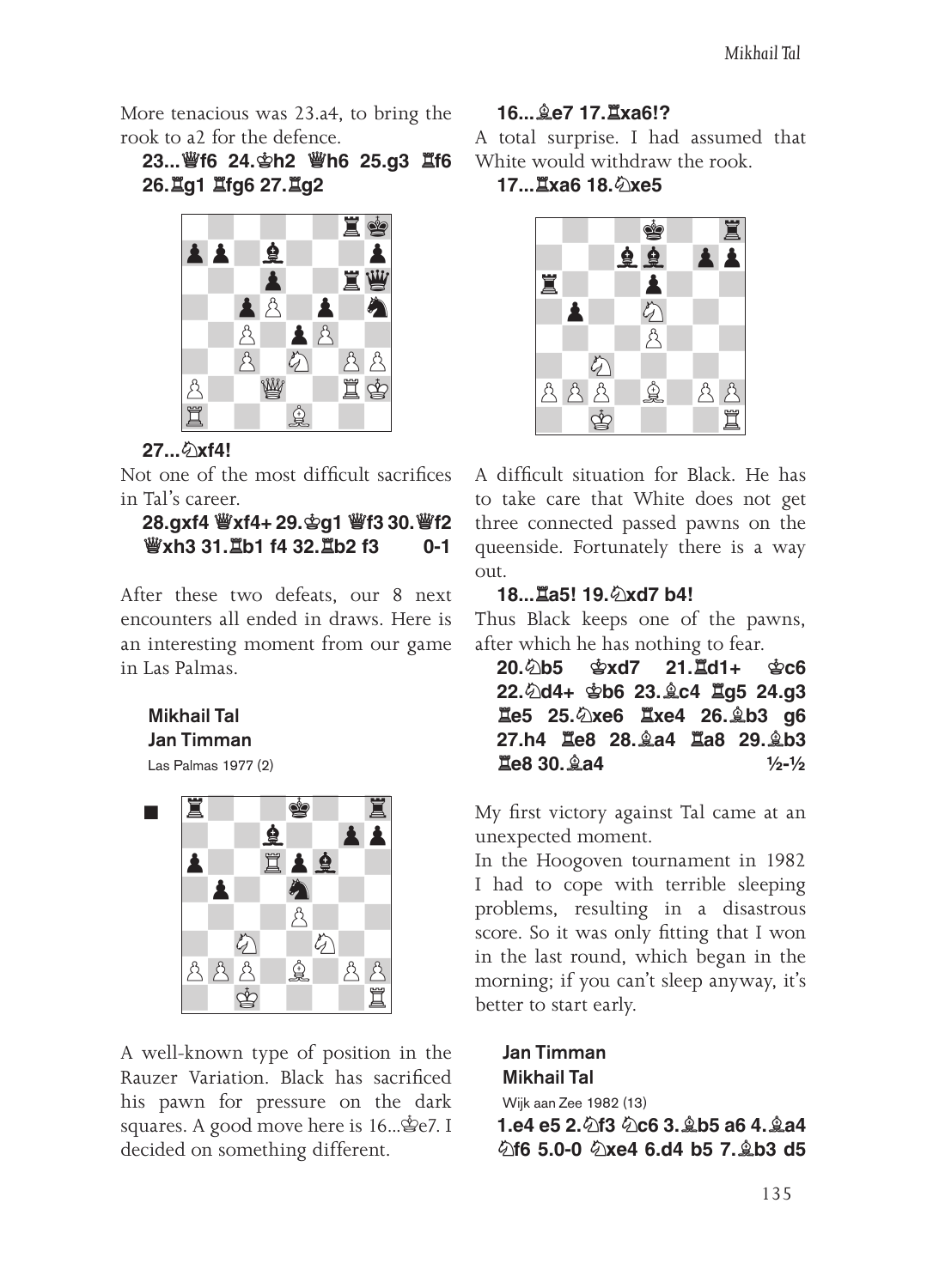**8.dxe5 ♗e6 9.♕e2 ♗e7 10.♖d1 0-0 11.c4 bxc4 12.♗xc4 ♗c5 13.♗e3**  $\frac{6}{2}$ **xe3 14. \$xe3 \$b8 15. \$b3 2a5 16.♘bd2 ♕a7**



Tal offered a draw after making this move. I was inclined to accept. This system in the Open Spanish was reputed to be reliable, while the text move was regarded as the most accurate. A few months before, I had had the position on the board with black, against Van der Sterren. He had exchanged on a7, after which I had won the endgame. The most common move was 17.<del>⊘d4</del>, but with that move Kavalek had not achieved any advantage in Montreal 1979 – neither against Karpov, nor against Tal. Tal had been Karpov's second during two World Championship matches against Kortchnoi; he was bound to know all the ins and outs of the Open Spanish. So there were many reasons to accept the draw offer. While I was contemplating this, something happened that is unusual in Wijk aan Zee in winter: a ray of sunlight fell into the playing room. Possibly, it opened a hatch in my brain. I suddenly saw a new idea in the position.

## **17.♘xe4**

The idea of this exchange is that White forces a queen exchange on his own terms. He has no objections to having

doubled e-pawns, since this will give his knight a nice support on d4.

## **17...♕xe3 18.fxe3 ♘xb3 19.axb3 dxe4 20.♘d4**



#### **20...♖ab8**

Later, 20... Later, 20... Later, 20... popular move, to prevent White from getting a passed b-pawn. It was played for the first time in Tal-Sturua, Yerevan 1982, one month after Wijk aan Zee. Tal did not achieve much with it, but in the end Sturua got caught in a mating net.<br>21.Edc1  $\&x$ b3 22.Exc7 Eb

## **21.♖dc1 ♗xb3 22.♖xc7 ♖b6 23.♖a7 ♗d5 24.b3!**

An important little move. White keeps the b-pawn.

#### **24...♖bb8**

A better defensive chance was 24...♗b7, to retain the a-pawn for as long as possible.

## **25.♖a3 ♖fe8 26.♖7xa6 ♖xe5**